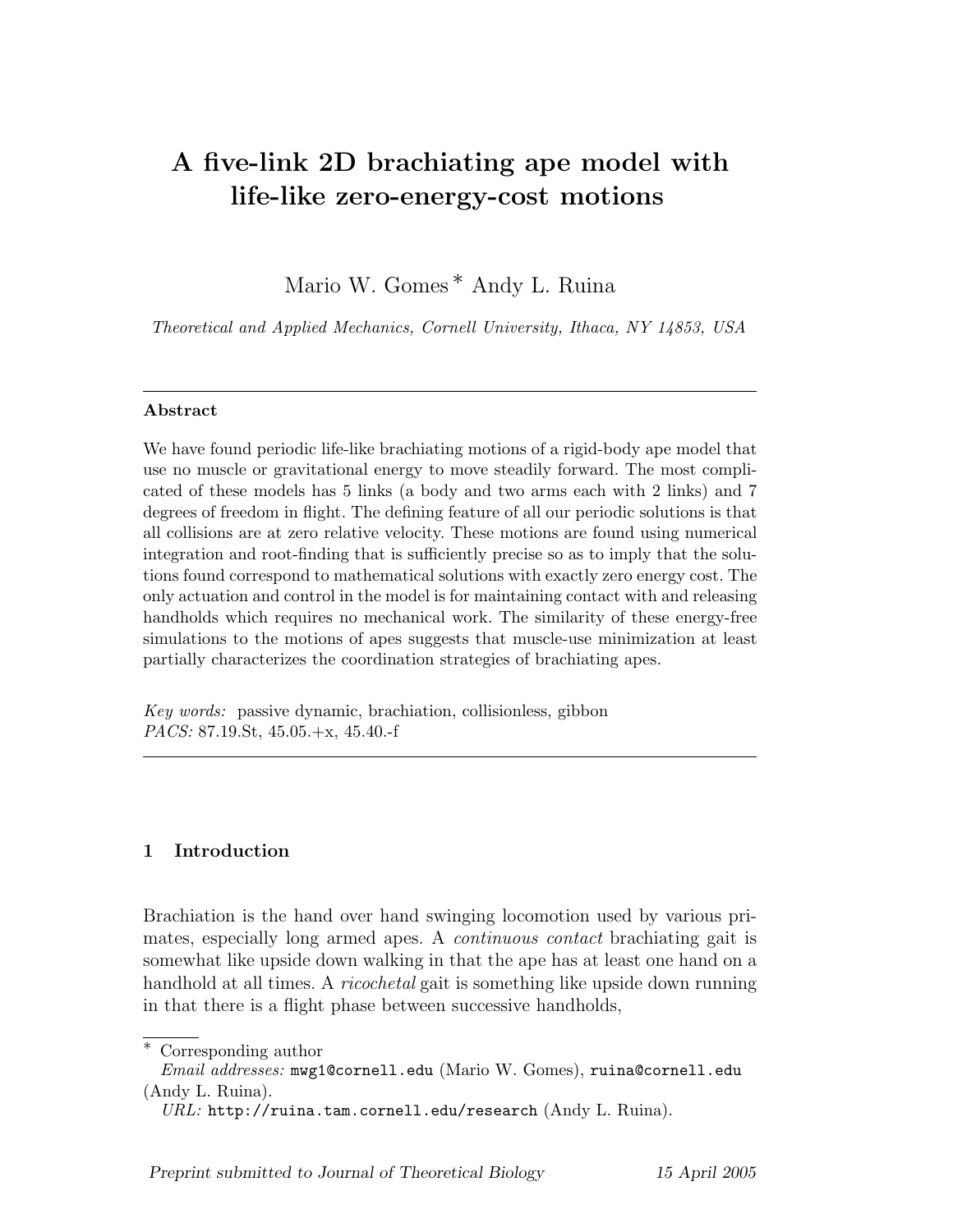One approach to understanding animal motions is through kinematics, noting how the body parts' positions, velocities, and accelerations vary in time. Thus, in making an ape model, one might control these angles either with real-time control or matching the joint angles and angular rates at particular points in the motion. In contrast to these approaches, we pursue the hypothesis that apes coordinate their motion in a manner that minimizes their muscular work (Alexander, 2001),(Borelli, 1743, Proposition 166); our model makes no explicit *a priori* attempt to control the kinematics.

The models here are similar to the passive-dynamic models of human walking pioneered by McGeer (1990). McGeer and his successors have designed stable, energy efficient robotic walkers which consist, basically, of sticks connected by hinges, with no control. These walking machines have surprisingly life-like motions while using only small amounts of gravitational energy to walk downhill (Collins et al., 2001). The natural appearance of these passive-dynamic models' motions suggest that a large part of the human walking control strategy is governed by muscle-use minimization. These passive-dynamic walkers can only walk at non-vanishing speeds by using gravitational energy to make up for energy lost at the collision of the foot with the ground. However, here we take the energy minimizations approach to the extreme and seek locomotion with zero energy cost. For the brachiation models presented here, the passive motions use no muscular work or gravitational potential energy.

# 2 Previous Brachiation Work

The comparison between ape brachiation and the swing of a pendulum goes back to at least to Tuttle (1968). Fleagle (1974)'s film-based kinematics studies led him to postulate that siamangs pump energy into their pendular motions by lifting their legs at the bottom of the motion (much like a child on a swing). Preuschoft and Demes (1984) found that a rigid-object (as opposed to point mass) pendulum well-mimics the motions of relatively long armed-apes in slow continuous-contact brachiation. They mention, but forgo a detailed dynamical analysis of, the appropriateness of a point-mass model for the ricochetal gait. Swartz (1989) used more realistic mass and geometry parameters to evaluate the speed of, and grasping forces used for, a continuous contact gait.

Bertram et al. (1999) thoroughly studied a point-mass collision-free model of both continuous contact and ricochetal brachiation and showed various qualitative agreements with gibbon brachiation kinematics and force data. They concluded that collision avoidance might be a major determinant of brachiation strategies (This model is discussed in the point-mass-model section below). On the other hand, Usherwood and Bertram (2003) noted that gibbons actually overshoot their minimal trajectories slightly, thus apparently inten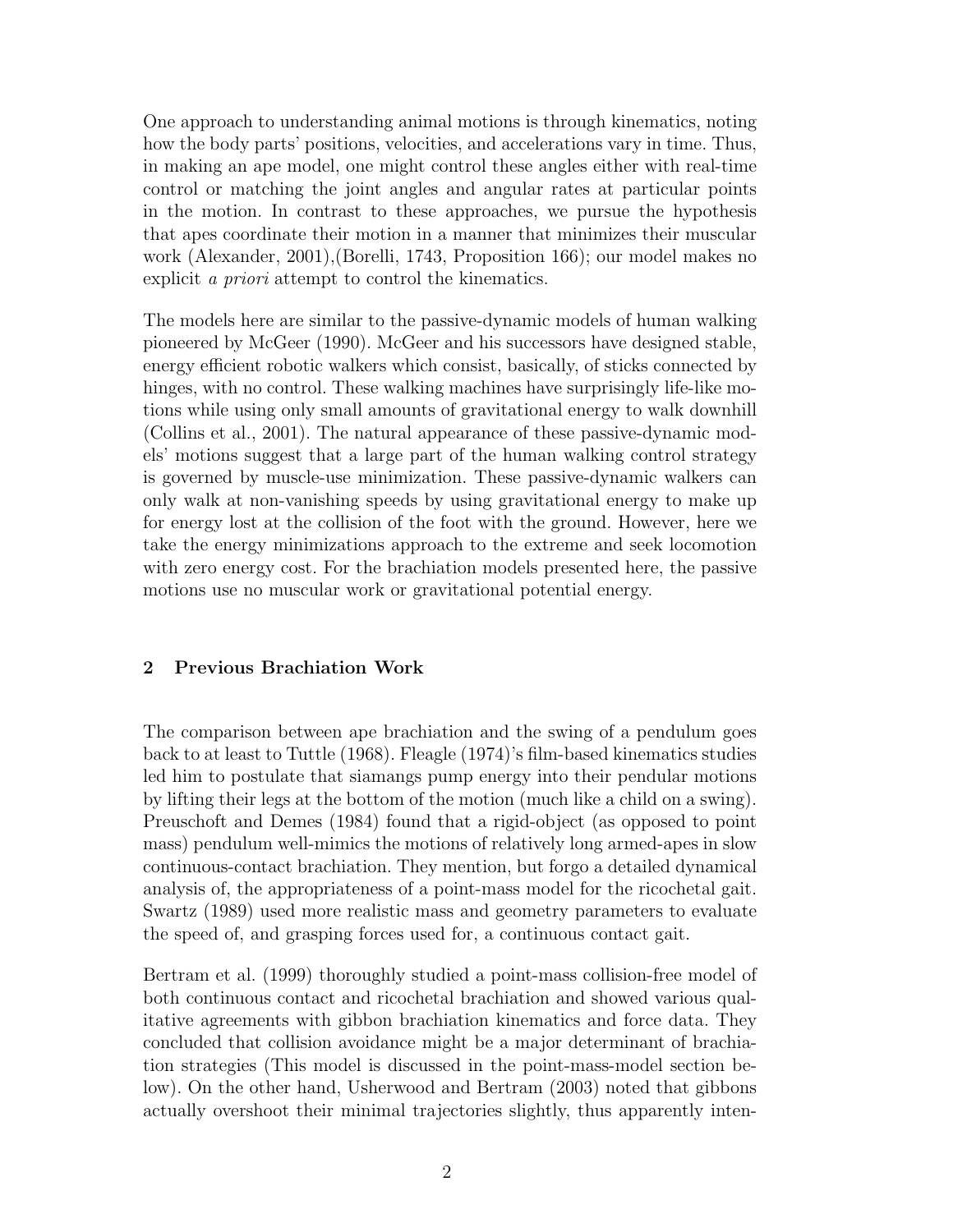tionally having some small collisional losses. They conjectured that gibbons slightly overshoot the ideal collisionless path because the consequences of undershooting (falling) are prohibitively negative. Usherwood and Bertram also proposed, but did not investigate, a model identical to the "rigid body with massless arm model", in this paper, to help qualitatively explain why a gibbon's body is not in line with its supporting arm for the whole swing phase of a ricochetal gait.

Research on the control of under-actuated systems (systems with fewer actuators than degrees of freedom) has used brachiation as a test-bed to check the efficacy of various control algorithms. Fukuda et al. (1991) have designed, simulated, and built a two degree of freedom brachiating robot with a single actuator between the two links. The robot's adaptive controller allows it to swing up from the static stable equilibrium position and then brachiate on a horizontal ladder with irregularly spaced handholds. Yamafuji et al. (1992) have also designed and built a two-link brachiator controlled by a single actuator at the central link. They use a proportional-derivative controller to implement a prescribed reference trajectory for the two links. Spong (1994) developed a controller for "Acrobot" (a conceptually similar two dimensional, two degrees-of-freedom system with a single actuator in between the links) that could swing up from the stable equilibrium position to an inverted position and balance there. Nishimura and Funaki (1996, 1998) designed, simulated, and built a serial three-link under-actuated brachiating robot with two motors, capable of brachiating under a horizontal support. Odagaki et al. (1997) developed two controllers for an identical serial three-link model. Saito and Fukuda (1997) have designed and built a "realistic" three dimensional robot based closely on the body proportions of a siamang with 12 degrees of freedom and 14 actuators. This robot can swing up and brachiate continuously around and underneath a circular horizontal ladder of handholds. Kajima et al. (2003) have designed and built "Gorilla Robot II" a 19 link robot with 20 actuators that has successfully brachiated using two distinct continuous contact gaits (over-hand and side-hand). Most of the work in robotic brachiation is exclusively concerned with the continuous contact gait. However, Nakanishi and Fukuda have developed a control algorithm for their two-link brachiator allowing their simulation to execute a "leaping maneuver", e.g. a single step of ricochetal brachiation (Nakanishi et al., 2000).

There is a slight disconnect between the simple single-link passive swinging models, e.g. (Bertram et al., 1999), and these latter actuated multi-degree-offreedom models, e.g. (Saito and Fukuda, 1997): the former models emphasize basic theory, the latter focus on the implementations of control concepts on more complex systems. The work presented here is an attempt to partially bridge that gap. The work was originally motivated by an informal wager with Fukuda *et al.* (private communication at ICRA 97), that their 2-link robot could have energy-free motions. The approach used here is similar in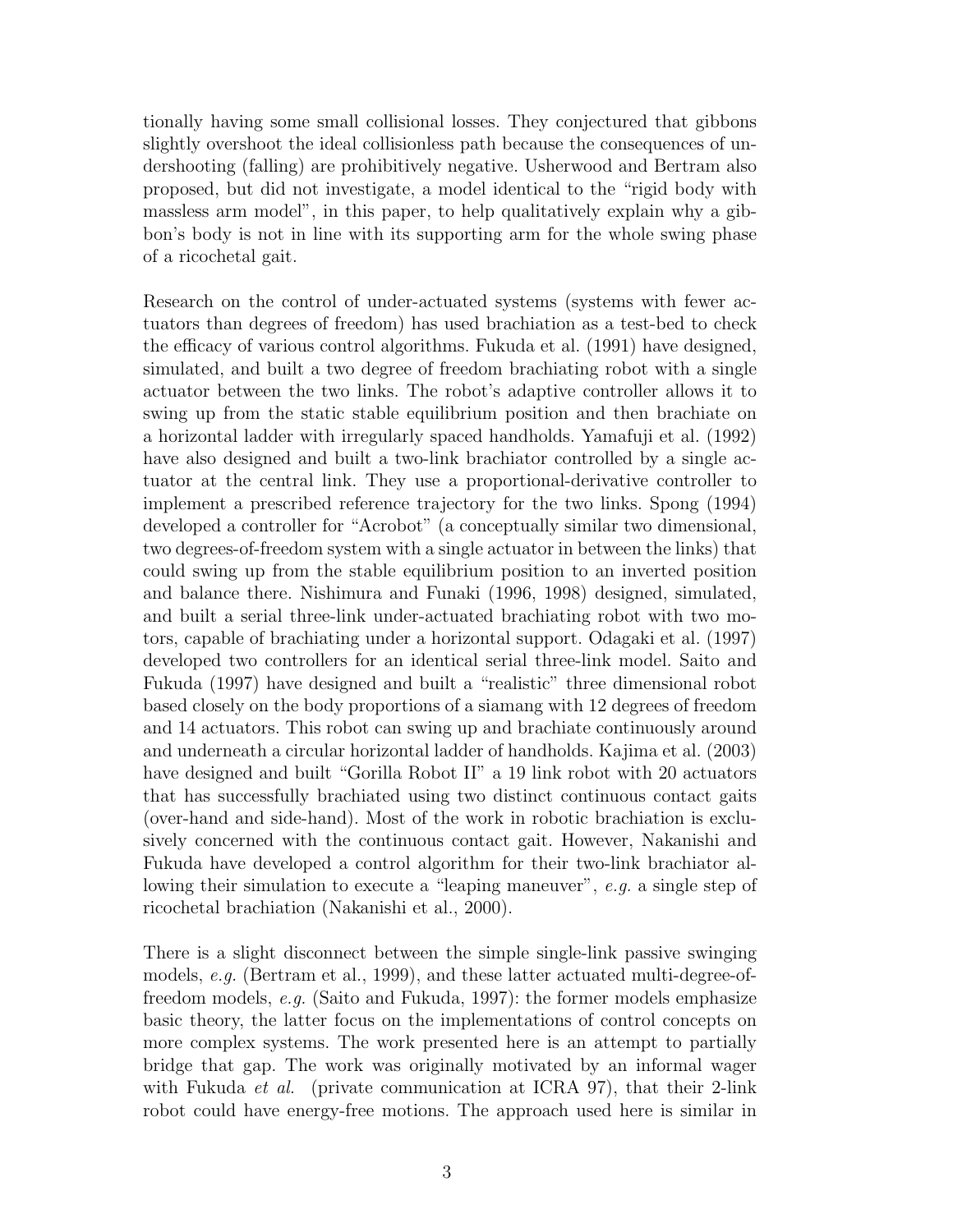spirit to Bertram et al. (1999) but with more degrees of freedom.

# 3 Modeling Approach

We approach the minimum-muscle-work hypothesis by looking for solutions with exactly zero energy cost; the solutions we seek do not demand any joint torque at any time. Because all known candidate muscle-use cost estimates are minimized by zero muscle use, we need not concern ourselves with the form of the objective (cost, energy-use) functional that we minimize. That is, all Hilltype or Huxley-type muscle laws have zero metabolic cost with zero muscle tension. Note again that the solution search here is more stringent than that for downhill passive dynamic walking which has collisional losses; the motions we seek here not only do not use muscle work but do not use up gravitational potential energy either.

All of the models here use one or more perfectly rigid bodies, motion restricted to two dimensions, frictionless hinges, no air resistance, no springs, handholds available everywhere on the "ceiling", and plastic collisions between hand and handhold. Most of these modeling assumptions have been used either implicitly or explicitly in earlier analyses of brachiation.

The plastic collision assumption requires some clarification. When the ape's hand comes into contact with a handhold it grabs on and the interaction is modeled as a *perfectly plastic* collision (coefficient of restitution,  $e = 0$ ). Linear and angular momentum conservation generally demand that mechanical energy be lost in plastic collisions; where the energy goes depends on detailed non-rigid-body mechanics that do not effect the post-collisional rigid-body motions e.g. (Chatterjee and Ruina, Dec 1998). However, if the colliding points on two objects have the same velocity when they make plastic contact, then no energy is lost in that "collision" even though it is a plastic or sticking collision. Two things can make contact with zero approach velocity if their approach velocity tends to zero as contact becomes imminent  $(e,q)$  see Fig. 11). Because our models have no joint or air friction and no negative muscle work, plastic collisions are the only possible way for the system to lose energy and the solutions we seek don't even have that loss.

The holding and release of the handholds is, in principle, energy-free since the act of holding and releasing the handhold does not change the system's energy. The hands of gibbons and other long-armed apes are particularly suited to this task and almost resemble hooks. Although, for actual gibbons, holding on to a handhold surely has some metabolic cost, but we neglect this cost. The energyfree motions we find, although energetically "passive", are not strictly passive because a control action is needed for initiating and releasing the handholds.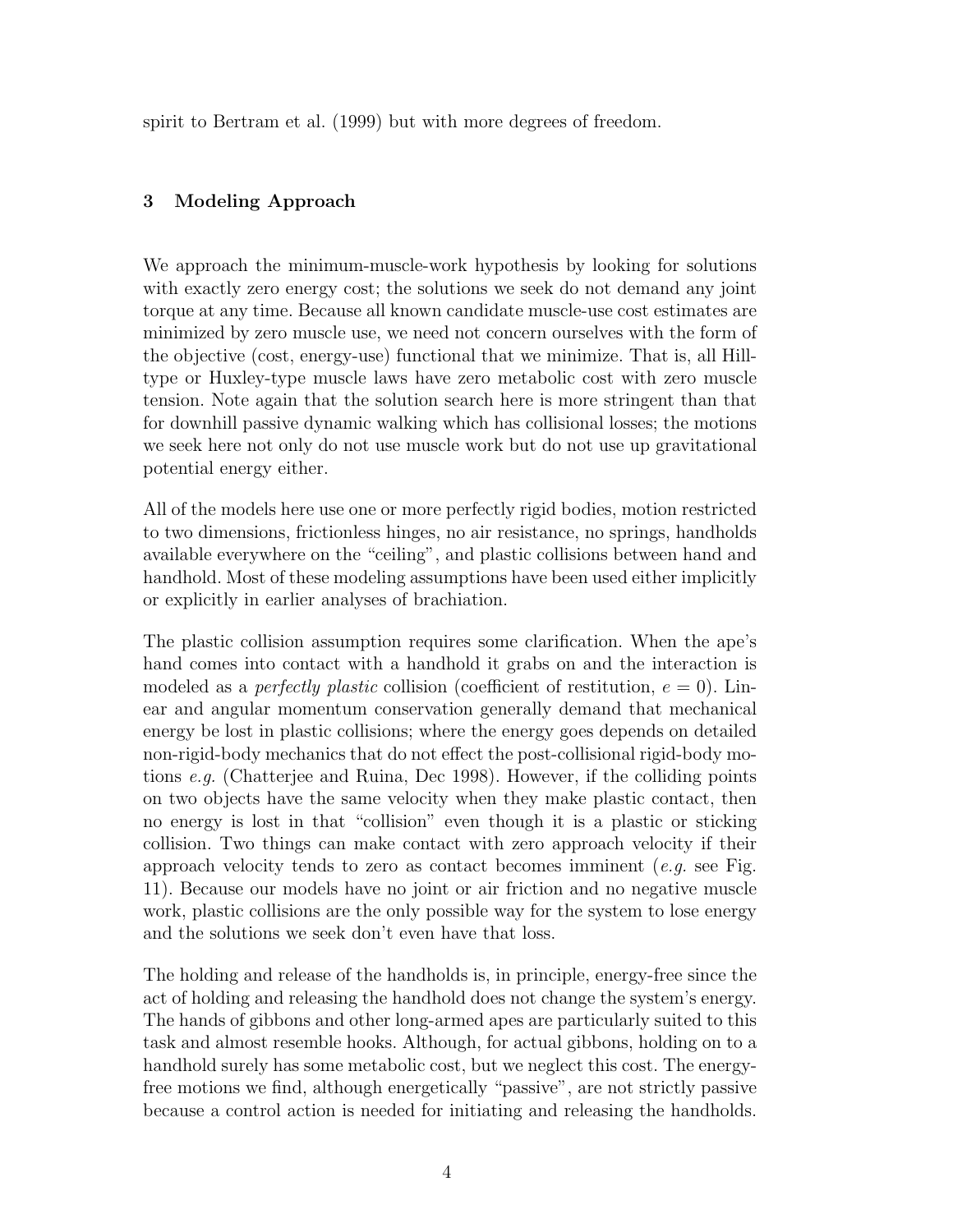

Fig. 1. Point-mass model of a gibbon, from Bertram et al. (1999). This model is capable of collisionless continuous-contact and ricochetal motions (Fig. 2). The torso, legs, and head of the gibbon are all concentrated into a single point mass located at the end of the supporting arm. The arms, being a low proportion of the overall body weight, are treated as massless.

Furthermore, for the first two models below, massless arms swing into place with an energy-free control (non-passive) action.

### 4 Point-Mass Model

The point-mass-model (Fig. 1) from Bertram et al. (1999) is capable of collisionless continuous-contact and collisionless ricochetal gaits (Bertram et al., 1999). The mass swings from a massless arm which grabs and releases from a ceiling. Collisionless solutions to the model equations can be found by pasting together a concave-up circular arc from the simple pendulum and a concavedown parabolic free-flight (Fig. 2). This model has many energy-cost-free motions. One way of parameterizing these solutions is in terms of the initial condition  $(\theta(0))$  at the straight down vertical starting position  $\theta(0) = 0$ .

First consider continuous contact gaits. For any initial  $\dot{\theta}(0) < 2\sqrt{ }$  $g/l$  the pendulum motion will come to a stop at some height at which point a new pendulum arc with a new handhold can be started. This new arc will obtain the same  $\theta(0)$  at the bottom  $(\theta = 0)$  of the next arc thus making up one "step" of a continuous contact gait.

For ricochetal motions, there is a family of solutions for each  $\theta(0)$  that can be parameterized by the release angle,  $\theta_{rel}$ , assuming there is enough energy to attain that angle  $(e.g. 0 < \theta_{rel} < \arccos(1 - l\theta(0)^2/2g)).$ 

In the more complex models below, we will similarly parameterize candidate solutions by the state of the system in a symmetry position and, for ricochetal motions, also by a hand-release condition.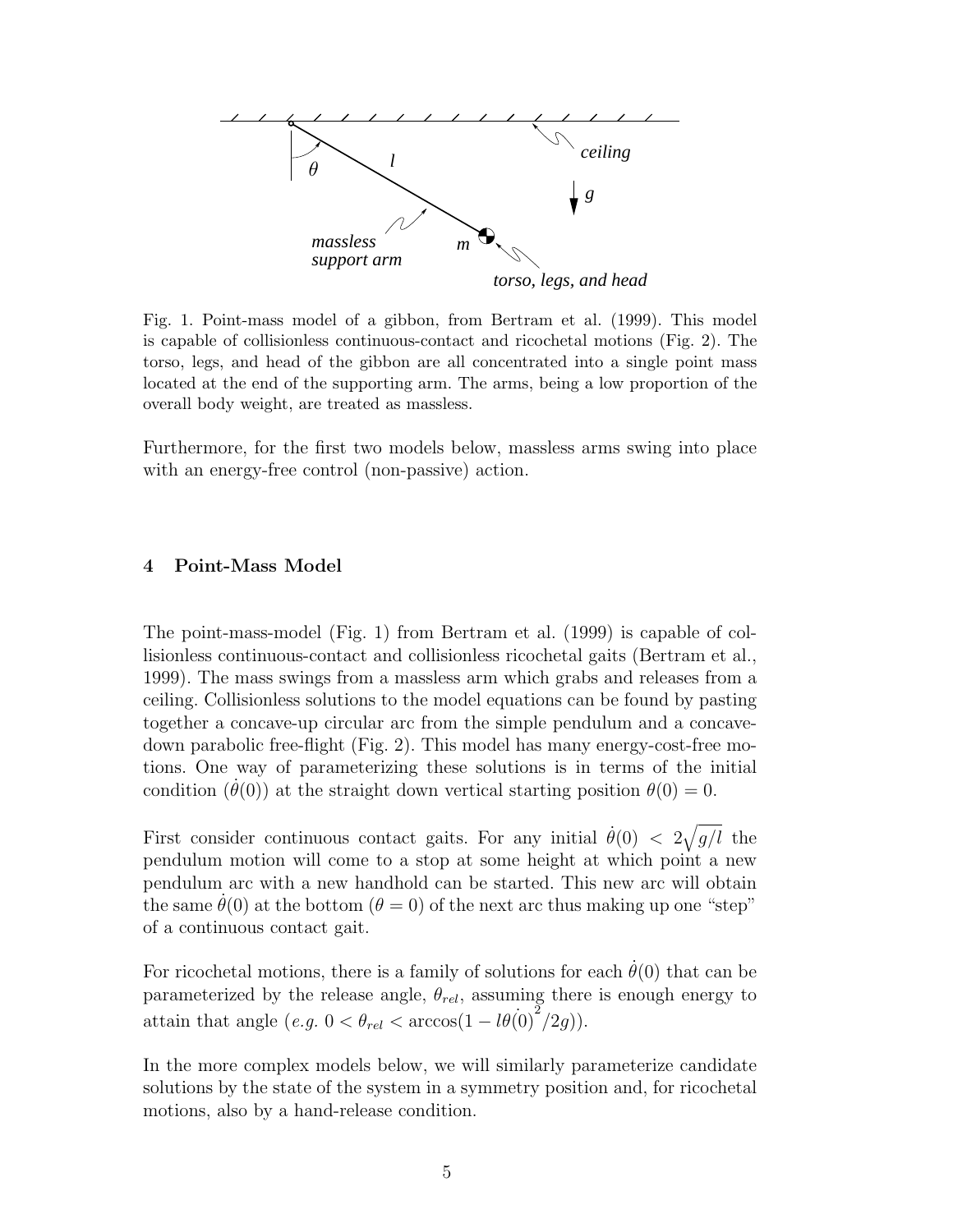

Fig. 2. Solutions of the point-mass model of Fig. 1. Pasting circular swing and parabolic free-flight solutions together will obtain collisionless motions. Solutions (a) and (b) are from Bertram et al. (1999). Figure (c) shows a ricochetal solution for this model which is descriptive of some motions seen in actual gibbon brachiation. Note that  $\theta_{rel} > \pi/2$  for motions with a backwards flight phase.



Fig. 3. The single rigid-body model extension of the point-mass model: a rigid body suspended from a massless arm. A right circular cylinder was used to model the single rigid-body which represents the gibbon's combined torso and legs. Parameters are chosen from Preuschoft and Demes (1984) (see appendix B).

## 5 Rigid-Body Model

We proceed with a sequence of successively more complex models. First we replace the point mass (above) with a rigid body (Fig. 3). The model consists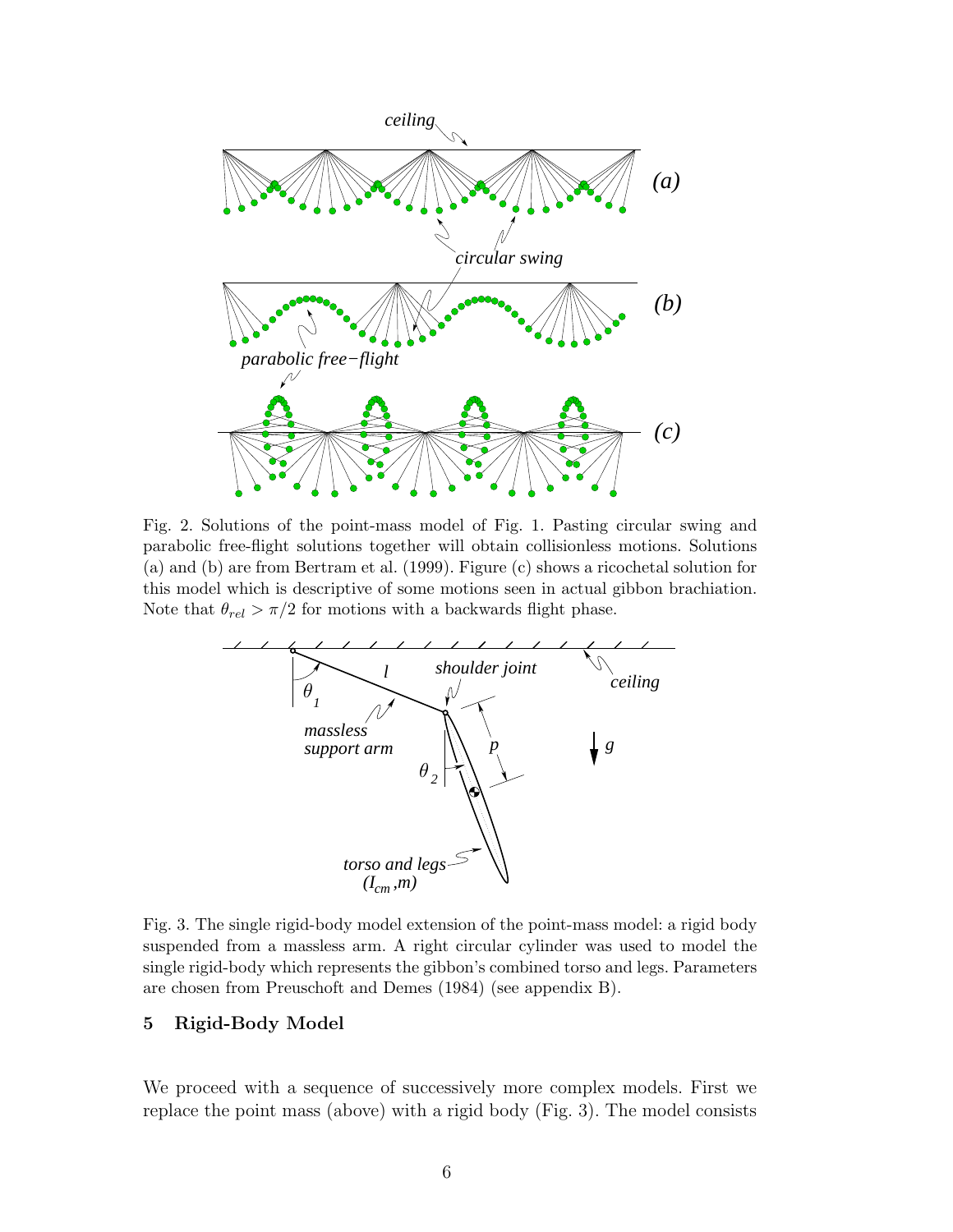of a single rigid body (torso, legs, and swing arm) with a non-zero value for its moment of inertia about its center of mass. The mass and geometry parameters used for this model are listed in the caption for Fig. 3 and are taken from Preuschoft and Demes (1984) and discussed in appendix B. In the swing phase a frictionless hinge at one end of the rigid body (the shoulder), connects to the massless rigid arm. In the flight phase, we still use a massless controlled arm. The hand end of the arm grabs the ceiling when it makes contact and lets go when one or another grab/release criteria is met.

For continuous contact motions, the massless arms provide a constraint at all times; one circular shoulder arc connects to the next. For ricochetal motions, the arm constraint is released at  $\theta_1(t) = \theta_{rel}$  at the start of flight and reinstated when the distance from the shoulder to the ceiling (in the direction normal to the shoulder velocity) is again equal to the arm length.

Because we have never found asymmetric periodic-collisionless-solutions (for any locomotion model) we only seek solutions that are symmetric about the mid-swing configuration. Thus, we define our initial configuration (at  $t = 0$ ) to have all the links hanging vertical (either straight down or up, as explained further in appendix C.1). Candidate solutions are parameterized by  $\theta_1$  and  $\theta_2$ at the assumed symmetric initial condition  $(\theta_{rel}$  is also part of the parameterization for ricochetal gaits).

We want those values of  $\dot{\theta}_1(0)$  and  $\dot{\theta}_2(0)$  which result in a collisionless periodic motion. Taking an initial guess at those two values and integrating forward in time, we cease integration when  $\theta_1 = 0$  (when the support arm is instantaneously at rest). If, at this moment, the orientation of the body is vertical (*i.e.*  $\theta_2 = 0$ , then the two initial angular velocities are the ones that we desire. This fragment of motion is part of a periodic and collisionless motion because the equations of motion are time-reversible. The motion is periodic since if we begin with those two special values of angular velocity and integrate backwards in time (running time backwards necessarily reverses the signs of the angular velocity), we will obtain the reflected end state when  $\theta_1 = 0$ . Combining the original and reflected pieces gives a complete swing. Since our complete swing begins and ends with  $\theta_1 = 0$ , this periodic motion is also collisionless because the time-reversal of the release action (the collision) involves no velocity discontinuities (i.e. since releasing a handhold has no collision, reversing that motion in time results in a collisionless grabbing onto a handhold).

Unlike the situation for the point-mass model, finding these solutions, if they exist, can be a slight challenge. A counting argument suggests the the plausibility of finding solutions. We assume that the mass and geometry properties are given and fixed. To find zero-cost periodic continuous-contact solutions we have two parameters to vary  $(\hat{\theta}_1(0), \hat{\theta}_2(0))$  and only one condition to meet  $(\theta_2 = 0$  when  $\dot{\theta}_1 = 0$ , so we expect to find (and do find) a one parameter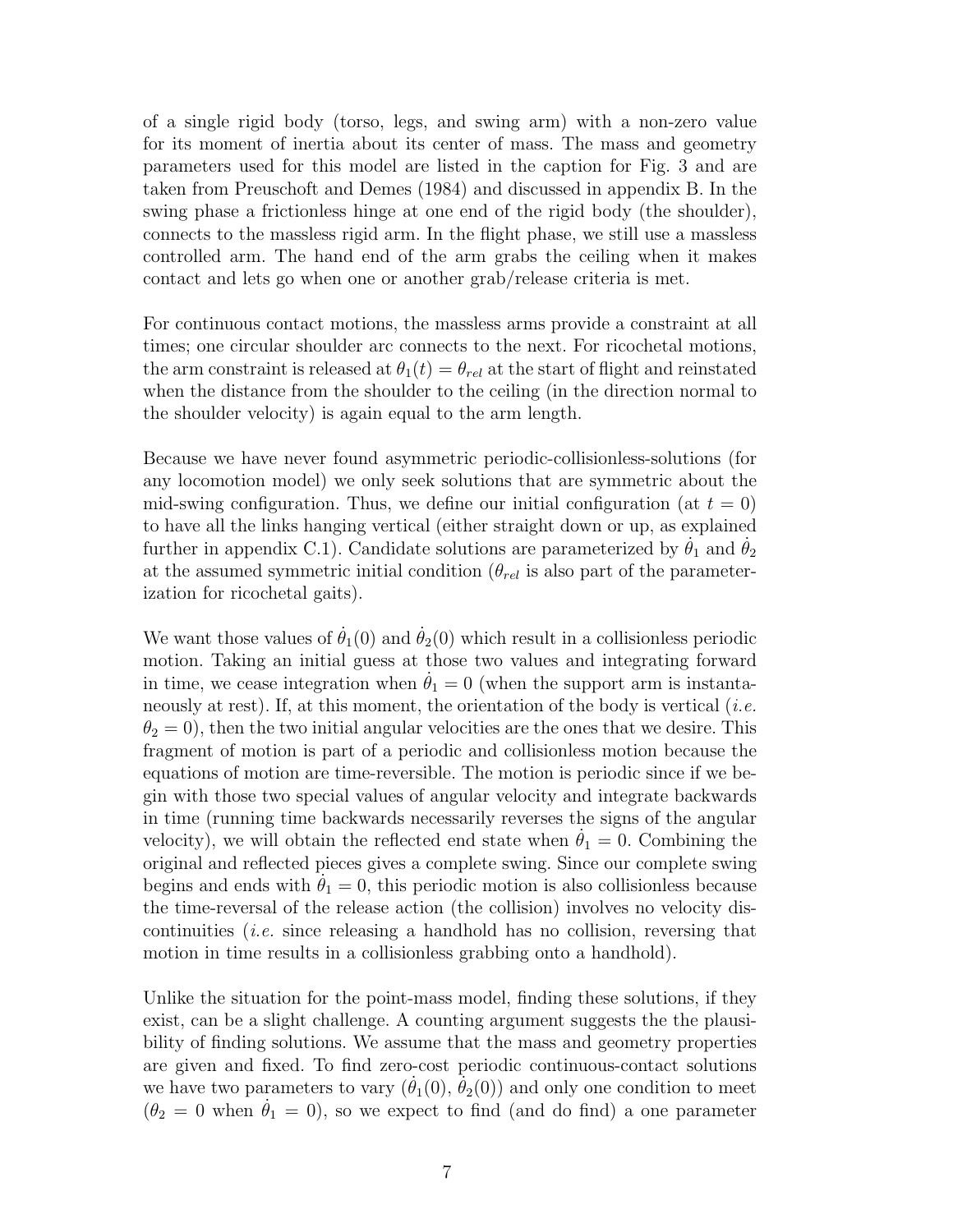family of solutions  $(2 - 1 = 1)$  (see Table 9). That is, for each  $\dot{\theta}_1(0)$  that is not too large we can find a  $\theta_2(0)$  so that  $\theta_2 = 0$  when  $\theta_1$  reaches zero. Numerical integration of the governing differential equations with the state evaluated when  $\theta_1 = 0$  gives us the function whose roots we seek (*i.e.* we solve  $\theta_2(\text{when } \dot{\theta}_1 = 0) = F(\dot{\theta}_1(0), \dot{\theta}_2(0)) = 0$  where F is evaluated using numerical integration). Appendix A describes the details of the numerical methods. There are many families of solutions having various numbers of swings before the check for  $\theta_1 = 0$ . A simple solution is shown in Fig. 4a.

For ricochetal solutions, we parameterize candidate solutions by  $\theta_1(0)$ ,  $\theta_2(0)$ , and  $\theta_{rel}$ . Using some initial conditions, we integrate forward in time, first using the double-pendulum equations of motion and then, following release, the free-flight equations. When the shoulder reaches a relative maximum in height ( $\dot{y}_{shoulder} = 0$ ) we then seek a symmetric solution (with  $\theta_2 = 0$ ). Since we can vary three initial conditions and are trying to satisfy one condition, we expect to find a two-parameter family of solutions. And, again, it turns out that there are many branches of solutions, some incredibly complex. Two of the collisionless ricochetal motions found are shown in Fig.  $4(b,c)$ . Of the many collision-free motions the simpler ones (fewer back and forth swings between handholds, no over-the-top swings, no mid-flight flips) appear to be more gibbon-like when animated.

## 6 Two-Link Model

The two-link-model consists of two rigid bodies hinged together with a pin joint, a crude approximation of the two arms of a gibbon. The torso, head, and legs are modeled as a heavy point mass located at the hinge between the two arms. Adding a point mass at the hinge is dynamically identical to a modification of the mass distributions of the two links. This model accurately represents the two-link robotic brachiator of Fukuda et al. (1991) after the removal of all their motor torques at the central hinge.

A counting argument for the continuous-contact gaits(see appendix C.2) now predicts only isolated initial conditions leading to periodic zero-collision solutions for a given set of physical parameters. Our numerical searches find many such isolated solutions with varying complexity; we suspect there are an infinite number of these solutions because of the chaotic nature of a double pendulum.

A gibbon-like continuous contact motion is depicted in Fig. 6, and begins with both hands on the ceiling and the whole system motionless. Another gibbon-like continuous-contact motion is depicted in Fig. 7. A somewhat wild non-gibbon-like solution is shown in Fig. 8.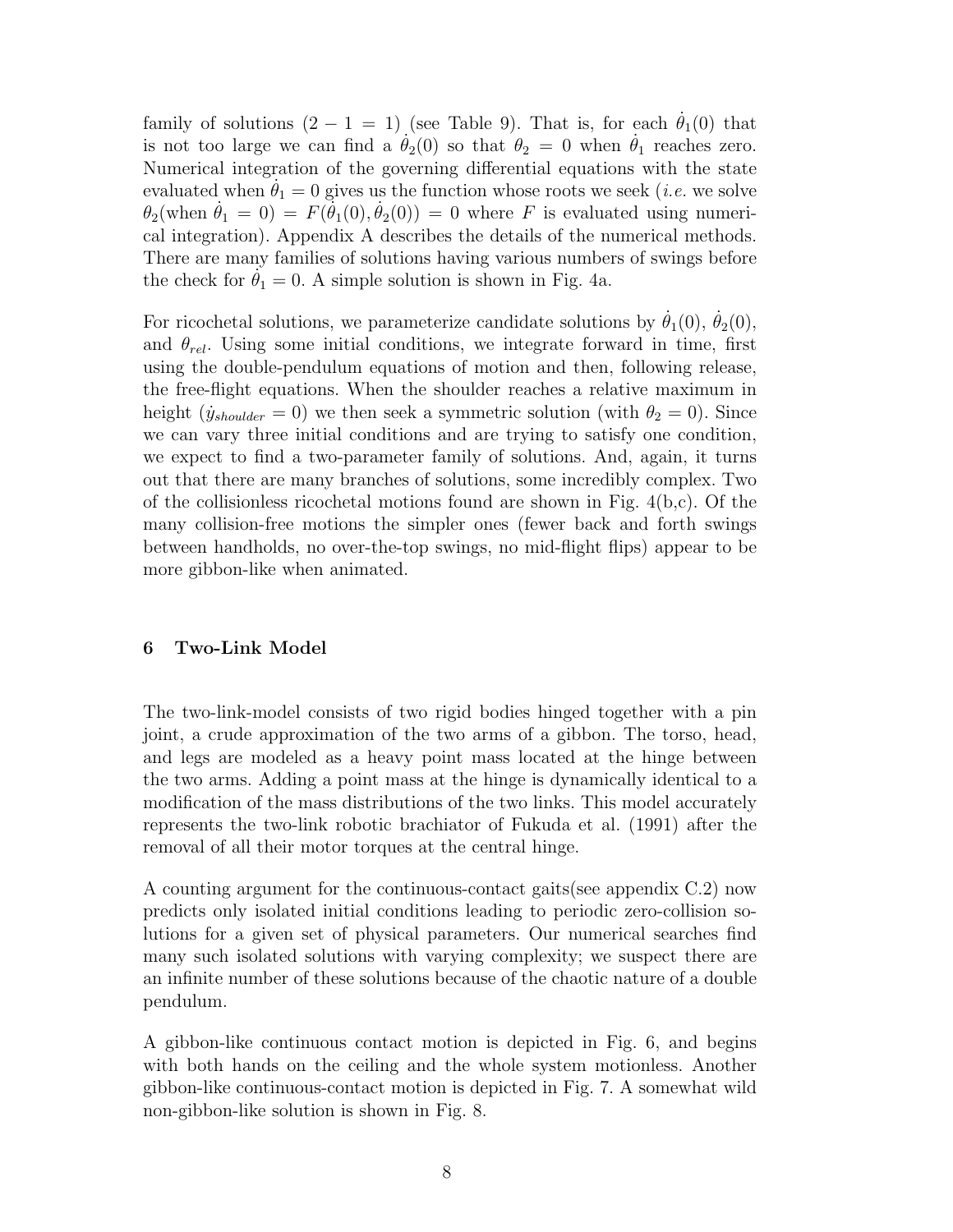

Fig. 4. (a)A continuous-contact motion of the rigid body model. (b)A ricochetal motion of the single rigid body model with a massless arm. Note that the body leads with its feet when approaching the next handhold. (c) Another ricochetal motion. Note that the body leads with its head when approaching the next handhold. The images in (a) are equally spaced in time. The images in (b) and (c) use different time spacings for the swing phase and flight phase so the symmetry, catch, and release positions would be clear. The initial conditions used are: a)  $\theta_1 = \theta_2 = 0$ ,  $\dot{\theta}_1 = 9$  s<sup>-1</sup>,  $\dot{\theta}_2 = -8.94693865402 \text{ s}^{-1}$ . b)  $\theta_1 = \theta_2 = 0$ ,  $\dot{\theta}_1 = 12 \text{ s}^{-1}$ ,  $\dot{\theta}_2 = -9.993972628 \text{ s}^{-1}$ . This motion releases it's hold on the ceiling when  $\theta_1 = \pi/4$ . c) The initial conditions for (c) are:  $\theta_1 = \theta_2 = 0, \dot{\theta}_1 = 1/10 \text{ s}^{-1}, \dot{\theta}_2 = 17.45530093 \text{ s}^{-1}$ . This motion releases the ceiling when  $\theta_1 = 5\pi/18$ . The large number of digits given is to indicate the accuracy of the numerics and so that the results can be checked.



Fig. 5. This is a depiction of the two-link model of a brachiator. The parameters for this model are given in appendix B. Note that the two links have identical parameters as measured from the central hinge at the "shoulder". The torso has been shrunk to a point mass, placed at the central hinge between the two arms, and divided evenly between the two arms for the purpose of calculating the arm's parameters, hence the location of the center of mass is close to the shoulder  $(p/l \approx 0.1)$ .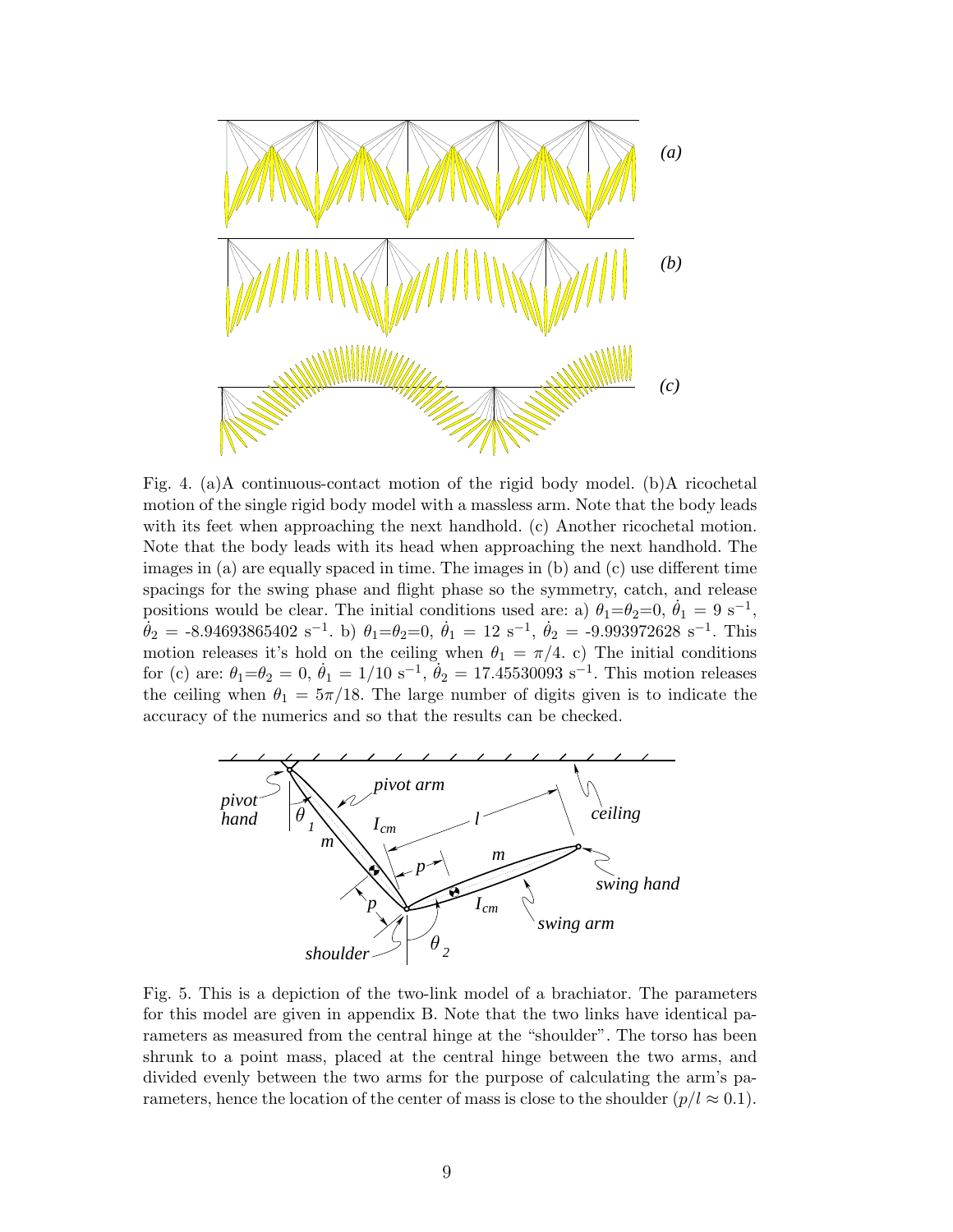

Fig. 6. A gibbon-like continuous contact motion of the two-link model. The initial conditions are:  $\theta_1 = 0, \theta_2 = 0, \dot{\theta}_1 = 1.5505189108055s^{-1}, \dot{\theta}_2 = 11.733043896405s^{-1}$ 



Fig. 7. Another gibbon-like continuous contact motion for the same two-link model. This motion's initial conditions are:  $\theta_1=0$ ,  $\theta_2=0$ ,  $\dot{\theta}_1=3.560582315550s^{-1}$ ,  $\dot{\theta}_2=10.19595757383 \text{s}^{-1}$ 

For ricochetal gaits with a fixed release angle we also expect only isolated solutions, and many of them. If we allow the release angle to be adjusted we expect many single parameter families of solutions (see 9), only the simplest of which resemble gibbon-like brachiation.

# 7 Three-Link Model

In the previous model the ape body (torso) was represented by a point mass at the shoulder, here it is extended into a third finite link. This three-link model again has two identical arms (see appendix B for parameters).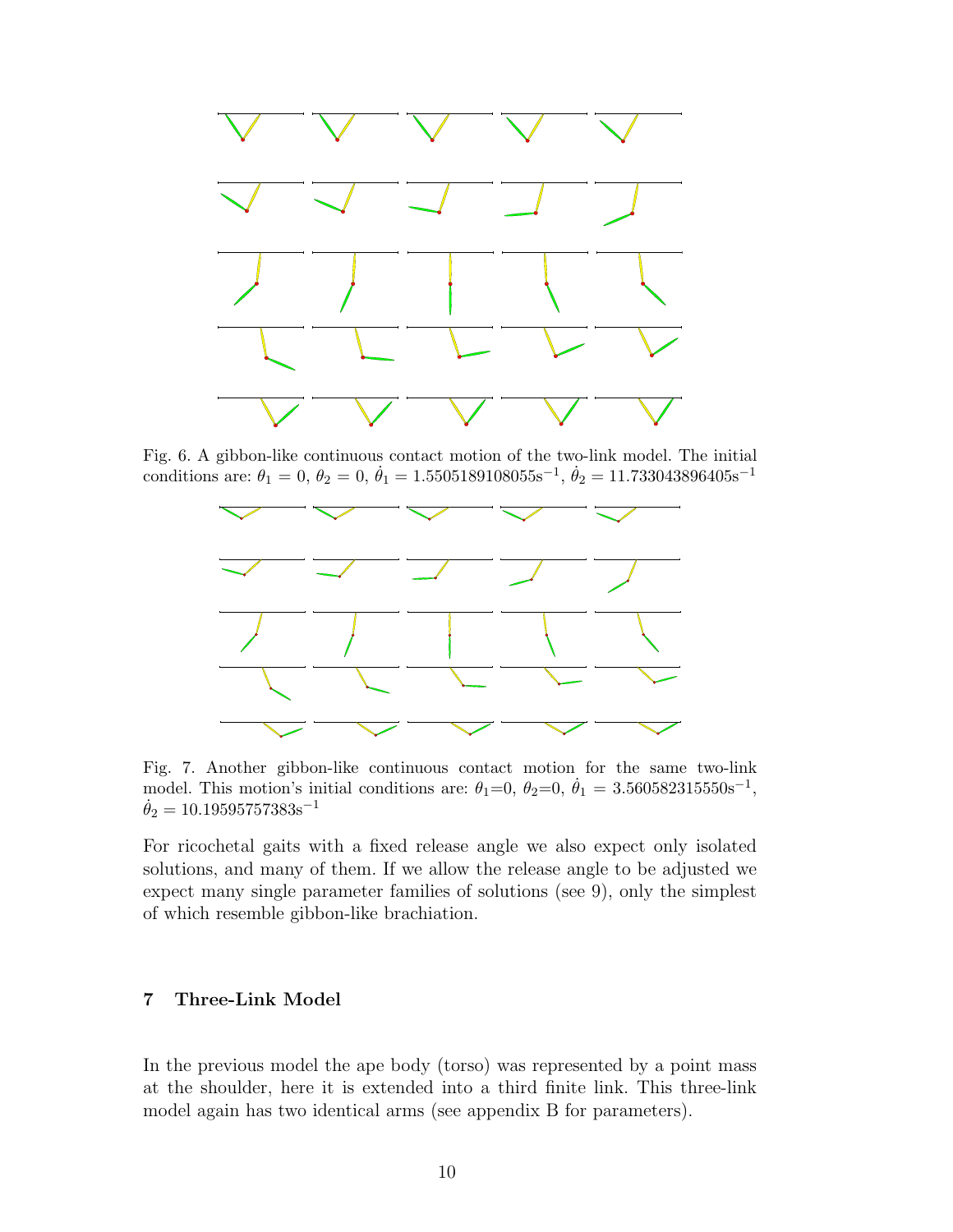

Fig. 8. A more complicated continuous contact motion. Initial conditions are:  $\theta_1=0$ ,  $\theta_2=0, \dot{\theta}_1=-6.533304299333\mathrm{s}^{-1}, \dot{\theta}_2=15.24050128207\mathrm{s}^{-1}$ 

By symmetry and counting arguments similar to those for the previous models we expect isolated continuous contact solutions and a continuous family of ricochetal solutions parameterized by the release angle  $\theta_{rel}$  of the swing arm (see 9).

For this more complex model, it is somewhat more difficult to find the desired energy-free motions (root finding procedures fail or lead to odd solutions). So we started with a solution to the two-link model, replacing the point mass with a rigid body with center of mass at the shoulder (which does not change the dynamics at all). Then we repeatedly sought and found solutions with the torso center of mass moved progressively farther from the shoulder (Borzova and Hurmuzlu, 2004) (see appendix A for more details). We then slowly moved the connection hinge away from the center of mass, finding periodic zeroenergy solutions with each new parameter set.

We also use this model to illustrate the nature of dissipation-free collisions. Fig. 11 shows the hand positions relative to the next handhold. When the hand reaches the ceiling the slopes of both the horizontal and vertical position curves are zero, indicating that the instantaneous velocity of the hand is zero.

Fig.10 shows one ricochetal periodic collisionless motion for this model.

## 8 Five-Link Model

Our most complex brachiation simulation is a five-link model. The five links are made up of two forearms, two upper arms, and a torso. This is equivalent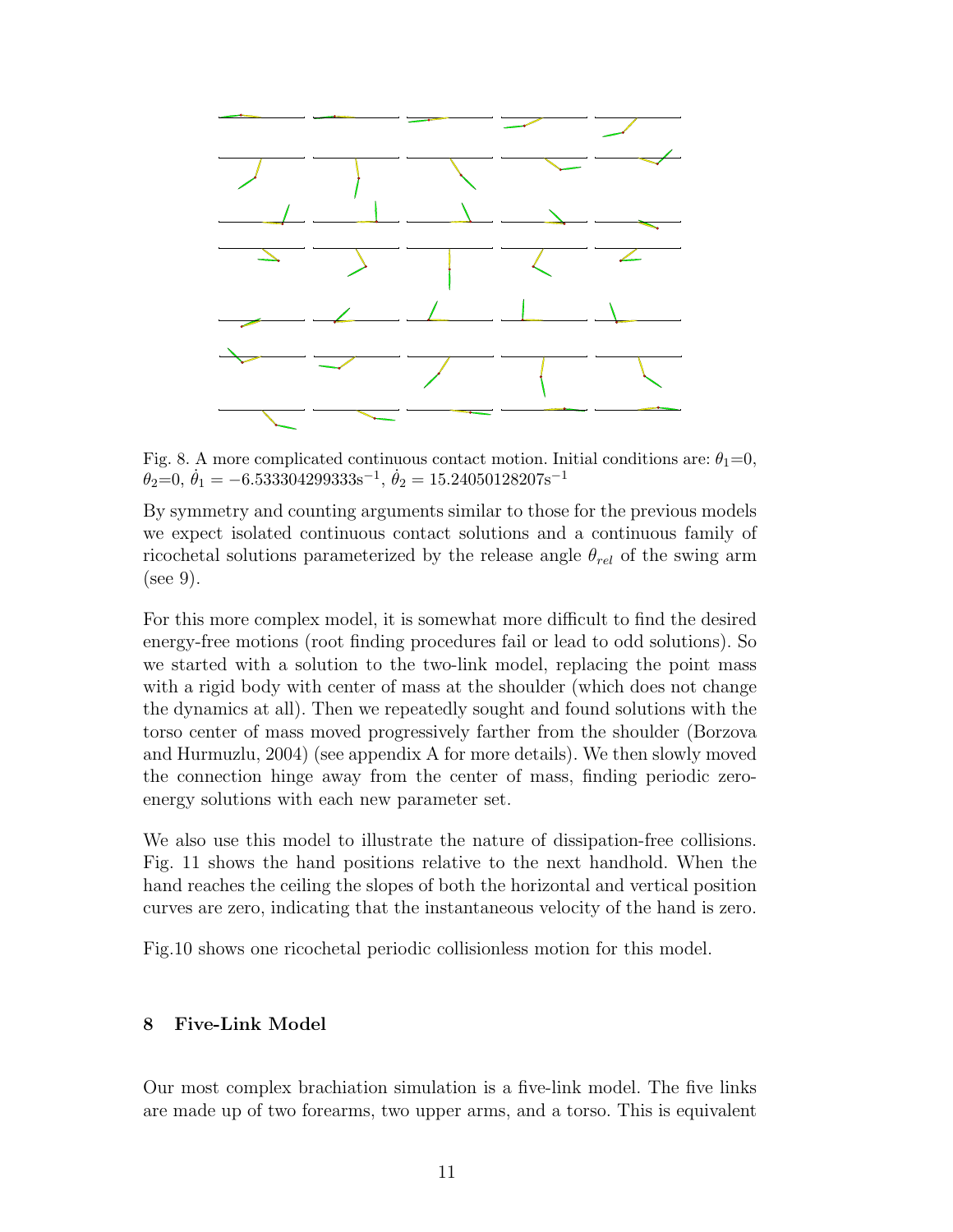

Fig. 9. Three-link model consisting of two arms and a body. Parameter values are given in appendix B.



Fig. 10. A Ricochetal Motion for the three-link model: Initial conditions for this motion are:  $\theta_1=0, \ \theta_2=0, \ \theta_3=0, \ \dot{\theta}_1=9.991543419533s^{-1}, \ \dot{\theta}_2=3.500844111575s^{-1},$  $\dot{\theta}_3 = -6.919968841782s^{-1}$ . The model releases the ceiling when  $\theta_1 = \theta_{rel} = 20^\circ$ . This motion is further described by the plot in Figure 11.

to unlocking the elbows of the three-link model.

The parameters used are described in appendix B. The root finding method used to find the motion in Fig. 14 is described in appendix A.

The counting argument that suggests the existence of symmetric motions in the five-link model is similar to the one given for the three link model. Starting at the symmetric hanging position, we have 6 parameters to vary (5 initial angular rates and the angle of the supporting link at release,  $\theta_{rel}$ ). Evaluating the state at a candidate mid-flight condition (when the vertical component of the shoulder velocity is zero) there are 5 symmetry conditions to check ( $\alpha = \alpha$ ,  $\beta = \beta$ ,  $\dot{\alpha} = \dot{\alpha}$ ,  $\dot{\beta} = \dot{\beta}$ , and  $\dot{\theta}_5 = 0$ ) (see Fig. 13). Thus we expect to find a one parameter family of solutions  $(6 - 5 = 1)$  (see Table 9).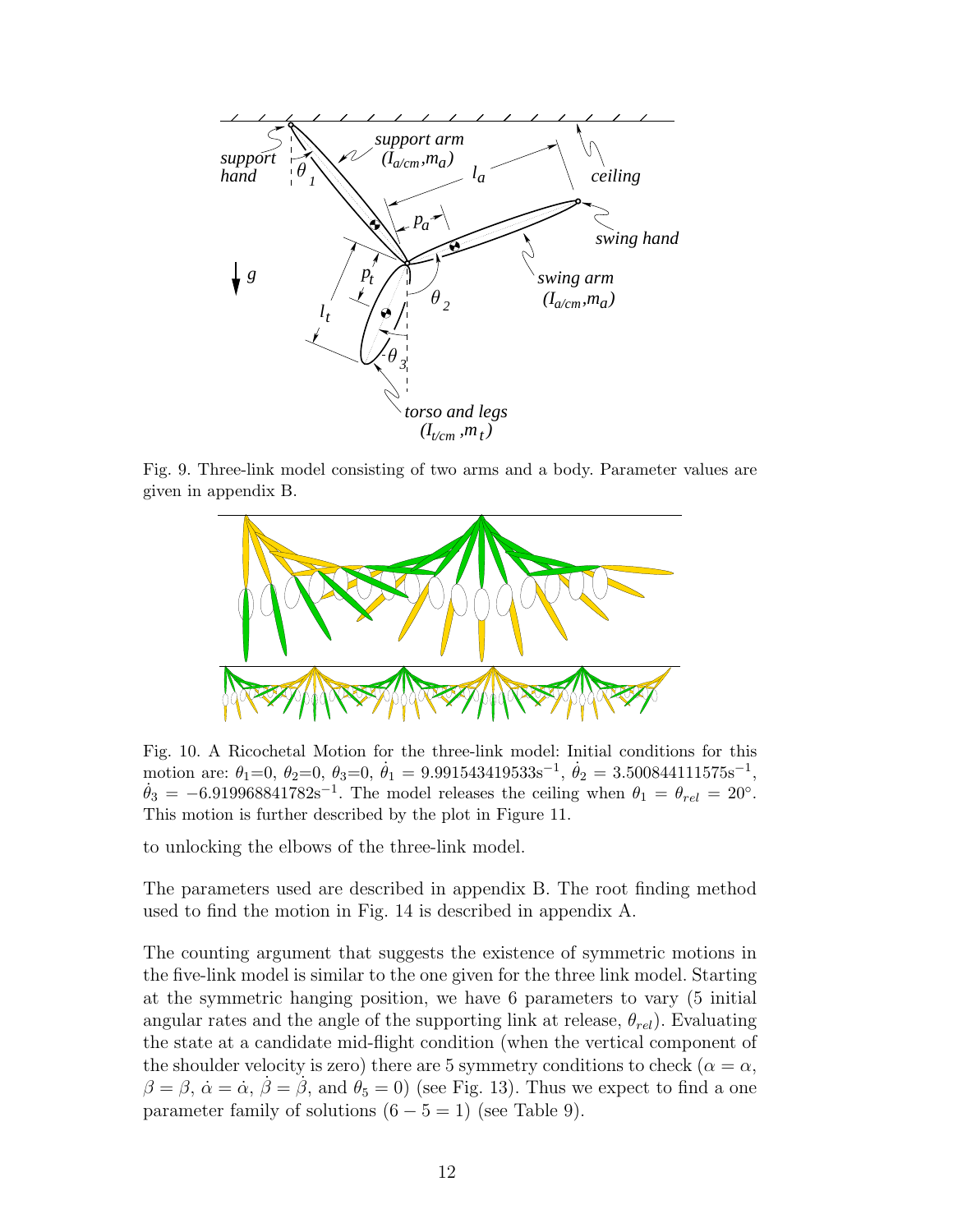

Fig. 11. Vertical and horizontal distance of the swing hand from its impending handhold versus time for the motion in Fig. 10. Note that the slopes of both the horizontal and vertical component are zero,  $\dot{x}_{hand} = \dot{y}_{hand} = 0$  m/s, when the hand collides with the ceiling.

For  $\theta_{rel}$  = 22.3° we found two different collisionless periodic solutions, one of which was gibbon-like. See appendix A for a description of the root-finding method. A video of the gibbon-like solution can be seen at: http://ruina.tam.cornell.edu/research.

## 9 Discussion

The simple brachiation models discussed in this paper attain forward locomotion at zero energy cost and those motions are reminiscent of actual gibbon brachiation.

We have constructed several counting arguments which suggest the existence of the symmetric motions for which we searched. These counting arguments are not rigorous existence proofs but instead are useful for explaining our results and for predicting results for models that were not tested.

All of the collisionless motions that we showed were symmetric. We searched for symmetric motions which, if found, were guaranteed to be collisionless. For the special case of the two-link model, we proved that all of the collisionless motions must be symmetric (see appendix C.2). However, we do not know if all collisionless motions of all symmetric models are symmeteric.

The passive-dynamic walking models studied by McGeer (1990) and others can have periodic motions which are asymptotically stable. Energy flows into the model through gravity as the model walks down the ramp, and energy is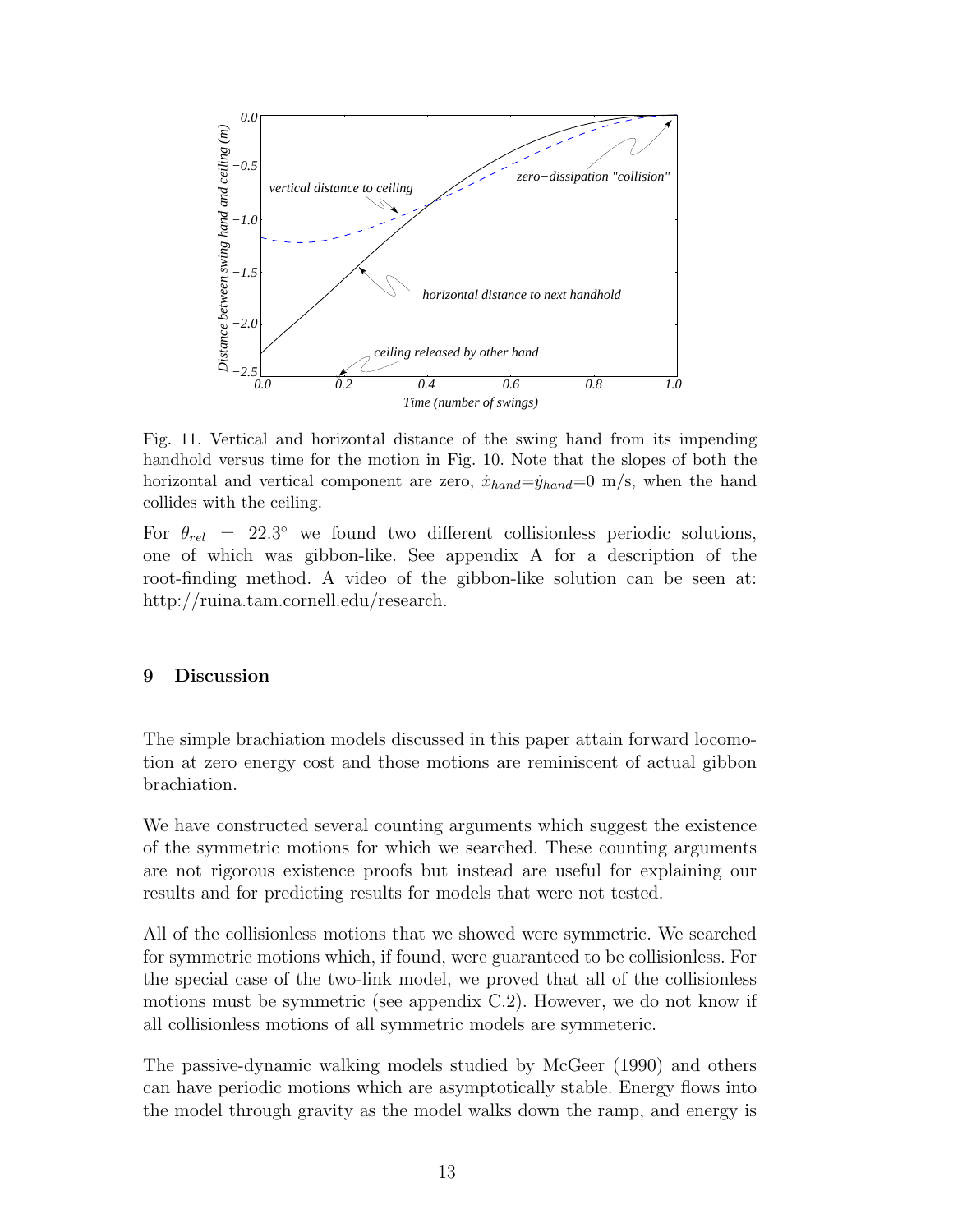

Fig. 12. Five-link model consisting of two forearms, two upperarms, and a body. Parameter values are given in appendix B.



Fig. 13. Criteria for collisionless ricochetal motions for the five link model. The position on the left shows the input state for the map used to find the motion. The position on the right shows the output from the map which would result in a periodic collisionless motion.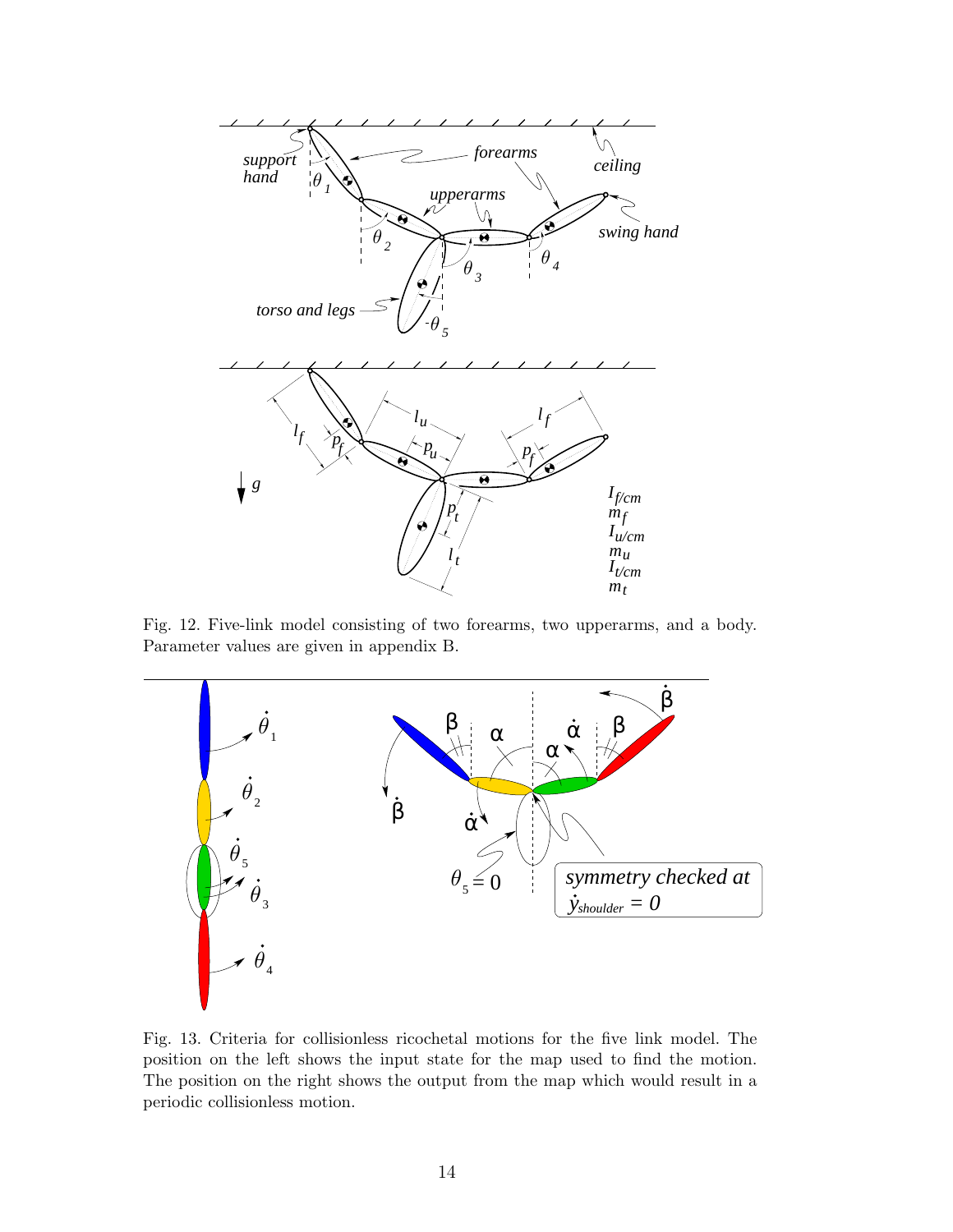

Fig. 14. Snapshots of a periodic collisionless ricochetal motion of the five-link model. Note that the motion begins on the left side of the figures with the models halfway through the swing portion of the gait and ends on the right side of the figures with a) the model halfway through the free flight portion of the ricochetal gait and b) the model just finishing the free flight portion and just grabbing on to the next handhold. The state of the system at mid-swing for this motions is:  $\theta_1 = \theta_2 = \theta_3 = \theta_4 = \theta_5 = 0$   $\dot{\theta}_1 = 13.696793227$  s<sup>-1</sup>  $\dot{\theta}_2 = -2.4791517485$  s<sup>-1</sup>  $\dot{\theta}_3 =$ 7.9261511913 s<sup>-1</sup>  $\dot{\theta}_4$  = -1.7030280005 s<sup>-1</sup>  $\dot{\theta}_5$  = -5.6362892519 s<sup>-1</sup> with  $\theta_{rel} = 22.3^{\circ}$ .

lost in collisions at the feet and knees. Just because energy flows in and out of the system does not, in general, imply stability, but for some walking models things work out so that some of the periodic motions are asymptotically stable.

In contrast, the collisionless periodic motions that we have given in this paper are not asymptotically stable. If one perturbs the motion slightly, then the total amount of energy in the system will either increase or decrease. There is no way for any of the models to add energy to the system so perturbations that decrease the system energy can not be corrected and therefore the original periodic motion cannot be regained. If the perturbation increases the systems energy then it may be possible for a plastic collision between the swing hand and the ceiling to decrease the system's total energy, returning the system to the correct amount for the periodic motion. Of course, simply returning the system's energy to the correct amount is not all that is necessary for regaining the periodic motion since there are an infinite number of non-periodic motions with the same total system energy. Thus, the best that one could hope for, in term of stability, for these collisionless periodic motions are that they are onesided stable, like the hopping motions of Chatterjee et al. (2002). The motions could also be unstable. However, it remains for future work to examine the stability of the collisionless brachiation motions.

A limited mass and length parameter study was done for the two-link brachiation model. Not shown in this paper are solutions found with different parameters than those described in the appendix. Not all of the parameters sets that we tested with this model admitted gibbon-like collisionless motions (see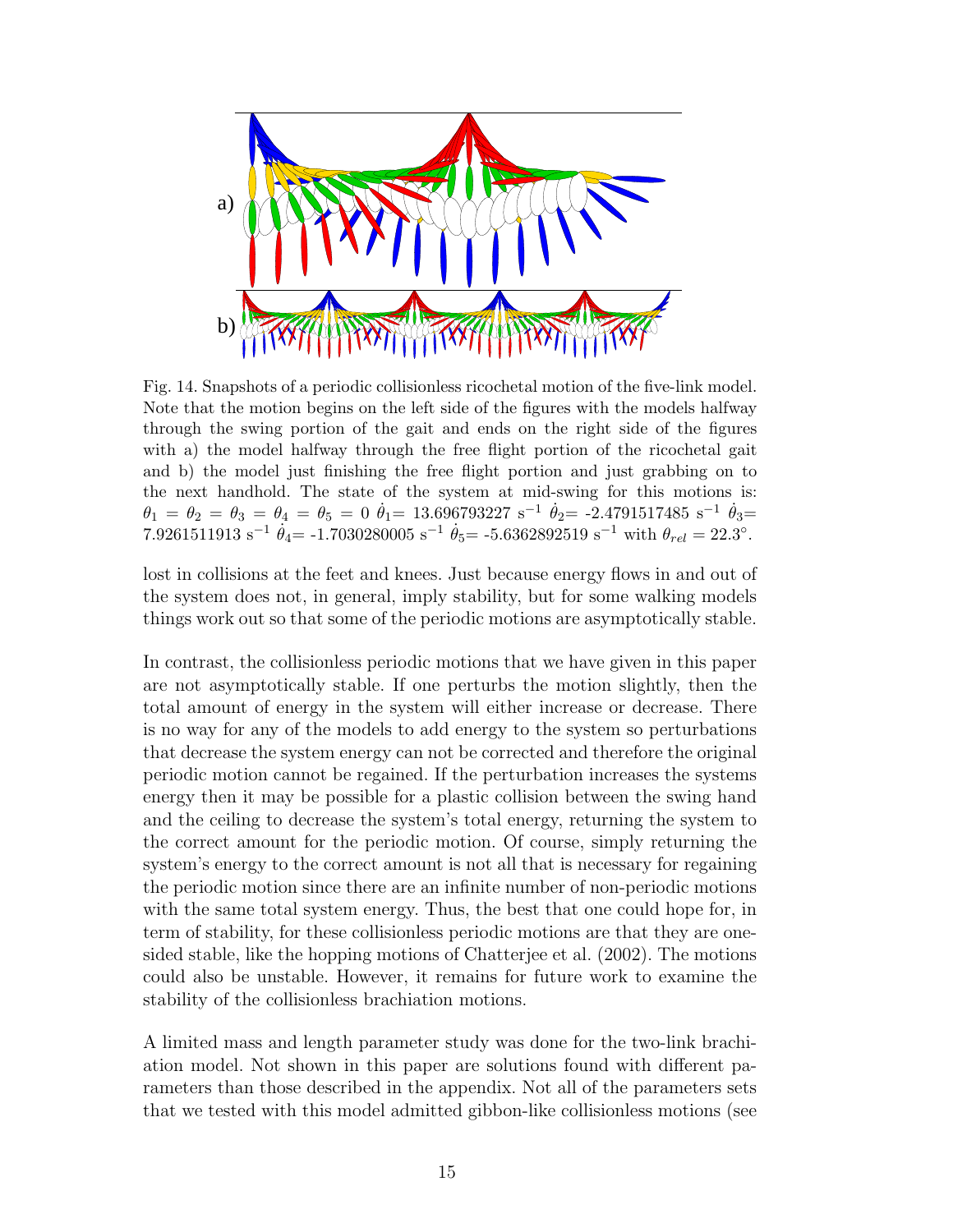|            |                                                          | Continuous Contact                                                                                                                                                                          | Ricochetal                                                                                                                                                                                                                                                                                                                                                                                                                                                    |
|------------|----------------------------------------------------------|---------------------------------------------------------------------------------------------------------------------------------------------------------------------------------------------|---------------------------------------------------------------------------------------------------------------------------------------------------------------------------------------------------------------------------------------------------------------------------------------------------------------------------------------------------------------------------------------------------------------------------------------------------------------|
| Point Mass | free variables:<br>conditions:<br>solutions:             | $\dot{\theta}$ (1)<br>n/a(0)<br>$1-0 \Rightarrow 1$ par. family                                                                                                                             | $\theta, \theta_{rel}$ (2)<br>n/a(0)<br>$2-0 \Rightarrow 2$ par. family                                                                                                                                                                                                                                                                                                                                                                                       |
| Rigid Body | free variables:<br>section:<br>conditions:<br>solutions: | $\dot{\theta}_1$ , $\dot{\theta}_2$ (2)<br>$(at \dot{\theta}_1 = 0)$<br>$\theta_2 = 0$ (1)<br>$2-1 \Rightarrow 1$ par. family $ 3-1 \Rightarrow 2$ par. family                              | $\dot{\theta}_1$ , $\dot{\theta}_2$ , $\theta_{rel}$ (3)<br>$(at \dot{y}_{shoulder} = 0)$<br>$\theta_2 = 0$ (1)                                                                                                                                                                                                                                                                                                                                               |
| Two Link   | free variables:<br>section:<br>conditions:<br>solutions: | $\dot{\theta}_1$ , $\dot{\theta}_2$ (2)<br>$(at \theta_1 = 0)$<br>$\dot{\theta}_2=0.$<br>$\theta_2 = \pi - \theta_1$ (2)                                                                    | $\dot{\theta}_1$ , $\dot{\theta}_2$ , $\theta_{rel}$ (3)<br>$(at \dot{y}_{shoulder} = 0)$<br>$\dot{\theta}_1 = \pi - \theta_2,$<br>$\dot{\theta}_1 = \dot{\theta}_2$ (2)<br>$2-2=0 \Rightarrow$ isolated $\begin{array}{c} 3-2 \Rightarrow 1 \text{ par. family}^* \end{array}$                                                                                                                                                                               |
| Three Link | free variables:<br>section:<br>conditions:<br>solutions: | $\dot{\theta}_1, \dot{\theta}_2, \dot{\theta}_3$ (3)<br>$(at \theta_1 = 0)$<br>$\dot{\theta}_2=0.$<br>$\dot{\theta}_3=0.$<br>$\theta_2 = \pi - \theta_1$ (3)                                | $\dot{\theta}_1, \dot{\theta}_2, \dot{\theta}_3, \theta_{rel}$ (4)<br>$(at \dot{y}_{shoulder} = 0)$<br>$\theta_1 = \pi - \theta_2,$<br>$\dot{\theta}_1 = \dot{\theta}_2$ ,<br>$\theta_3=0$ (2)<br>$3-3=0 \Rightarrow$ isolated* $  4-3 \Rightarrow$ 1 par. family                                                                                                                                                                                             |
| Five Link  | free variables:<br>section:<br>conditions:<br>solutions: | $(at \theta_5 = 0)$<br>$\theta_1 = \pi - \theta_4,$<br>$\theta_2 = \pi - \theta_3$<br>$\dot{\theta}_1 = \dot{\theta}_4$ ,<br>$\dot{\theta}_2 = \dot{\theta}_3,$<br>$\dot{y}_{hand} = 0 (5)$ | $\dot{\theta}_1, \dot{\theta}_2, \dot{\theta}_3, \dot{\theta}_4, \dot{\theta}_5$ (5) $ \dot{\theta}_1, \dot{\theta}_2, \dot{\theta}_3, \dot{\theta}_4, \dot{\theta}_5, \theta_{rel}$ (6)<br>(at $\dot{y}_{shoulder} = 0$ )<br>$\theta_1 = \pi - \theta_4,$<br>$\theta_2 = \pi - \theta_3,$<br>$\dot{\theta}_1 = \dot{\theta}_4,$<br>$\dot{\theta}_2 = \dot{\theta}_3,$<br>$\theta_5 = 0$ (5)<br>$5-5=0 \Rightarrow$ isolated* $6-5 \Rightarrow$ 1 par. family |

Table 1

Counting arguments for predicting the existence of symmetric solutions for several brachiation models. We assume symmetric motions for all models. For each model the free variables in the integration for a given set of mass and length parameters are listed with the total number of them in parentheses. the "section" is the state at which symmetry is checked. The "conditions" are the restrictions, at the section, that determine symmetry. The predicted dimension of the solution space is determined by subtracting the number of conditions from the number of free variables. The free parameters are given with  $\theta_i = 0$ . The solutions families that are marked ("\*") were not simulated and the counting argument is given as a prediction. Note that once the model has dispensed with the massless arm (top two cases), a pattern can be seen with isolated continuous contact solutions and single parameter families of ricochetal solutions.

Gomes (2005)). It would be more comforting to have a model which exhibits the same behavior for a wide range of system parameters. However, given the approximate nature of our model as a gibbon, it is pleasing to find motions similar to brachiation for parameters which can be argued as reasonably close to actual gibbons. For example, Coleman (1998) 3D passive walker walks sta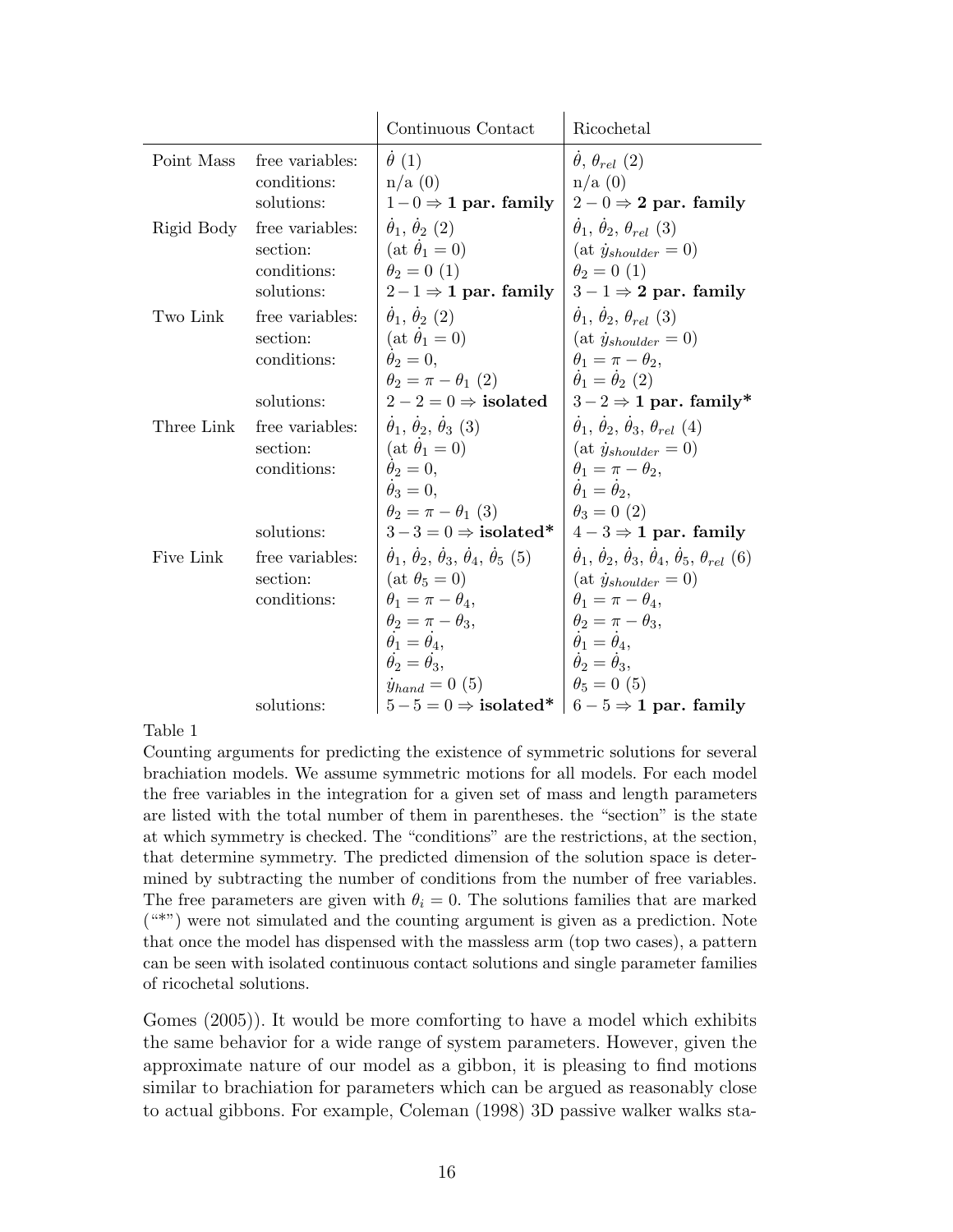bly, but its mass distribution is completely non-anthropomorphic with the center of mass of each leg located down near the feet and laterally away from leg.

In a more general sense, these gibbon models support the following claim.

If a motion seems intuitively plausible and is consistent with basic momentum and energy considerations, a solution to the dynamics equations with that motion exists.

In this research by "motion" we mean a periodic solutions that is somewhat life-like in appearance. This is not a theorem, or even the basis of a candidate theorem. But has been the rule, rather than the exception for a host of passivedynamic walking and brachiating models, and we expect this observation to hold for fully actuated models as well. The counting arguments buttress the concept; if finding solutions is equivalent to solving n equations for n or less conditions it is reasonable to hope to find solutions. But there are, of course exceptions. Not all mass and geometry parameters admit life-like collisionless motions.

The claims in this paper are two-fold, mathematical and relevant for explaining animal motion.

1) Our mathematical claim is that the governing equations of rigid-body mechanics have gibbon-like solutions with (mathematically) zero energy cost. One may distrust a numerical answer to an essentially mathematical question. So in our numerics we have taken care with convergence, event detection, and root finding and thus we believe that our solutions correspond to proper mathematical solutions. We have presented parameters and initial conditions with many digits so others can check this claim with their own numerics.

2) The motions found are also reminiscent of the motions of real gibbons. The zero-energy-cost solutions that solve the governing equations for the models, particularly the solutions of the 5-link model, are somehow beautiful (as seen in the video at http://ruina.tam.cornell.edu/research). Thus some version or other of the following class of vague hypotheses is supported: animals make use of natural dynamics, animals minimize muscle use, or animals minimize muscular work.

# 10 Acknowledgments

This work was partially funded by an NSF biomechanics grant and NSF IGERT program. We thank John Bertram for his conversations about gibbon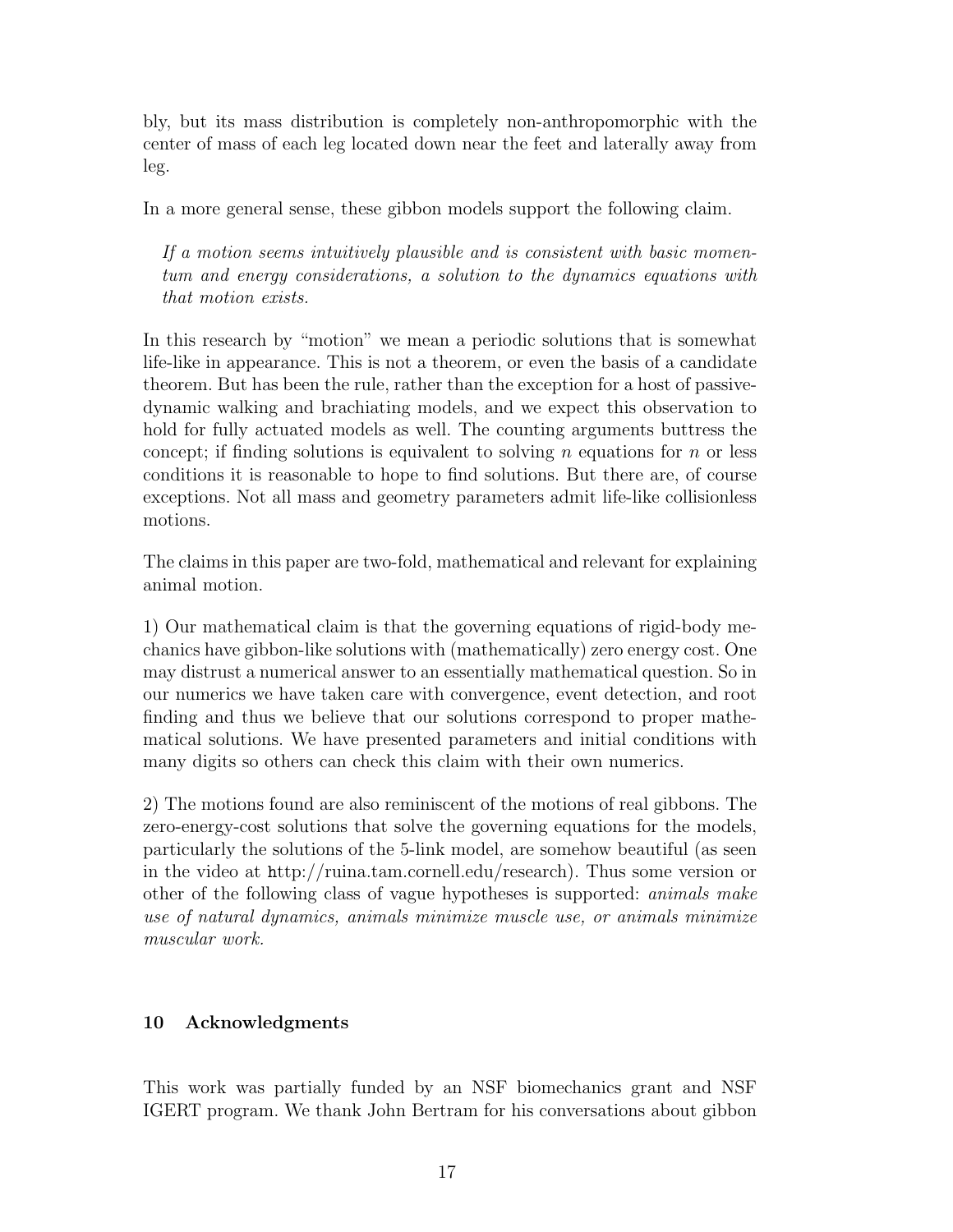brachiation as well as for video of actual gibbon brachiation used to make the comparisons with the dynamic models. We thank Richard Rand for explanations of nonlinear normal modes. We also appreciate the insightful comments on the models from Dave Cabrera, Manoj Srinivasan, and Mike Coleman.

# References

Alexander, R. M., Aug. 2001. Design by numbers. Nature 412, 591.

- Bertram, J. E. A., Ruina, A., Cannon, C. E., Chang, Y. H., Coleman, M. J., 1999. A point-mass model of gibbon locomotion. Journal of Experimental Biology 202, 2609–2617.
- Borelli, G. A., 1743. On the movement of animals. Springer Verlag.
- Borzova, E., Hurmuzlu, Y., 2004. Passively walking five-link robot. Automatica 40, 621–629.
- Chatterjee, A., Pratap, R., Reddy, C., Ruina, A., July 2002. Persistent passive hopping and juggling is possible even with plastic collisions. The International Journal of Robotics Research 21 (7), 621–634.
- Chatterjee, A., Ruina, A., Dec 1998. Two interpretations of rigidity in rigid body collisions. Journal of Applied Mechanics 65 (4), 894–900.
- Coleman, M. J., Februrary 1998. A stability study of a three-dimensional passive-dynamic model of human gait. Ph.D. thesis, Cornell University, Department of Theoretical and Applied Mechanics.
- Collins, S., Wisse, M., Ruina, A., July 2001. A 3-d passive-dynamic walking robot with 2 legs and knees. International Journal of Robotics Research 20 (7), 607–615.
- Erikson, G., 1962. Brachiation in new world monkeys and in anthropoid apes. Zoological Society of London ? (10), 135–164.
- Fleagle, J., 1974. Dynamics of a brachiating siamang. Nature 248, 259–260.
- Fukuda, T., Hosokai, H., Arai, F., Nov. 1991. A study on the brachiation type of mobile robot: Heuristic creation of driving input and control using cmac. IEEE/RSJ International Workship on Intelligent Robots and Systems, IROS '91 ?, 478–483.
- Gomes, M. W., January 2005. Collisionless rigid body locomotion models and physically based homotopy methods for finding periodic motions in high degree of freedom models. Ph.D. thesis, Cornell University, Department of Theoretical and Applied Mechanics.
- Henon, M., 1982. On the numerical computation of poincare maps. Physica 5D ?, 412–414.
- Kajima, H., Hasegawa, Y., Fukuda, T., 2003. Learning algorithm for a brachiating robot. Applied Bionics and Biomechanics 1 (1), 57–66.
- McGeer, T., 1990. Passive dynamic walking. The International Journal of Robotics Research 9 (2), 62–82.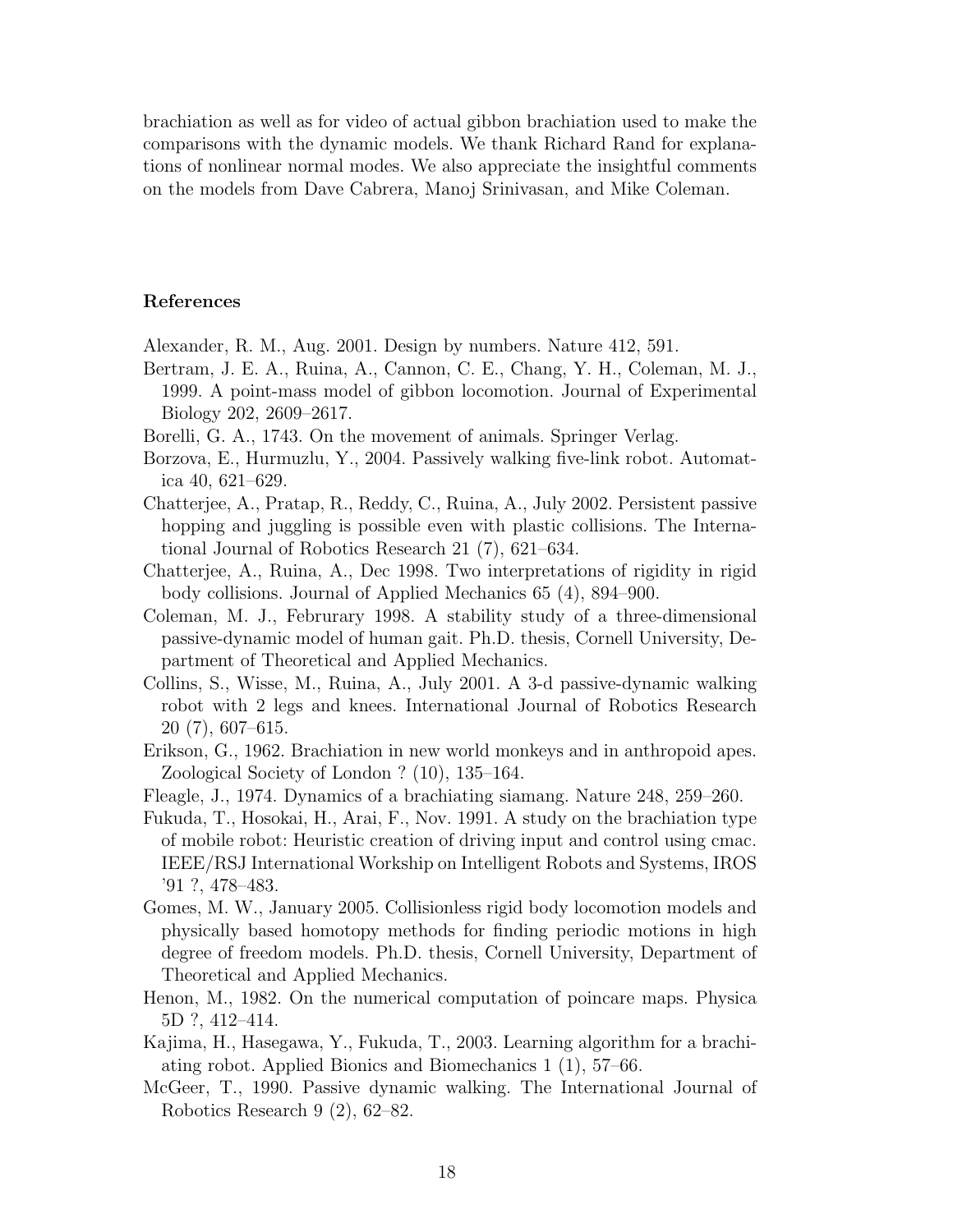- Nakanishi, J., Fukuda, T., Koditschek, D. E., 2000. A brachiating robot controller. IEEE Transactions on Robotics and Automation 16 (2), 109–123.
- Napier, J. R., Napier, P. H., 1967. A Handbook of Living Primates. Academic Press Inc. (London) Ltd.
- Nishimura, H., Funaki, K., Dec. 1996. Motion control of brachiation robot by using final-state control for parameter-varying systems. Proceedings of the 35th Conference on Decision and Control, 2474–2475.
- Nishimura, H., Funaki, K., 1998. Motion control of three-link brachiation robot by using final-state control with error learning. IEEE/ASME Transactions on Mechatronics 3 (2), 120–128.
- Odagaki, H., Moran, A., Hayase, M., July 1997. Analysis of the dynamics and nonlinear control of under-actuated brachiation robots. Proceedings of the 35th SICE Annual Conference ?, 2137–1142.
- Preuschoft, H., Demes, B., 1984. Biomechanics of Brachiation. Edinburgh University Press, pp. 96–118.
- Saito, F., Fukuda, T., 1997. A First Result of The Brachiator III–A New Brachiation Robot Modeled on a Siamang. MIT Press, Ch. 43, pp. 354–361.
- Schultz, A. H., May 1933. Observations on the growth, classification and evolutionary specialization of gibbons and siamangs. Human Biology 5 (2), 212–255.
- Schultz, A. H., September 1933. Observations on the growth, classification and evolutionary specialization of gibbons and siamangs (continued). Human Biology 5 (3), 385–428.
- Spong, M. W., 1994. Swing up control of the acrobat. Proceedings IEEE International Conference on Robotics and Automation ?, 2356–2361.
- Swartz, S. M., 1989. Pendular mechanics and the kinematics and energetics of brachiating locomotion. International Journal of Primatology 10 (5), 387– 418.
- Tuttle, R. H., 1968. Does the gibbon swing like a pendulum? American Journal of Physical Anthropologists 29, 132.
- Usherwood, J. R., Bertram, J. E., 2003. Understanding brachiation: insight from a collisional perspective. The Journal of Experimental Biology 206, 1631–1642.
- Yamafuji, K., Fukushima, D., Maekawa, K., 1992. Study of a mobile robot which can shift from one horizontal bar to another using vibratory excitation. JSME International Journal 35, 456–461.

# A Numerical Methods

The equations of motion for the three and five link models were too lengthy to generate explicitly. In our implementation, the set of state derivatives were numerically calculated at each step of the integration. The method of assembling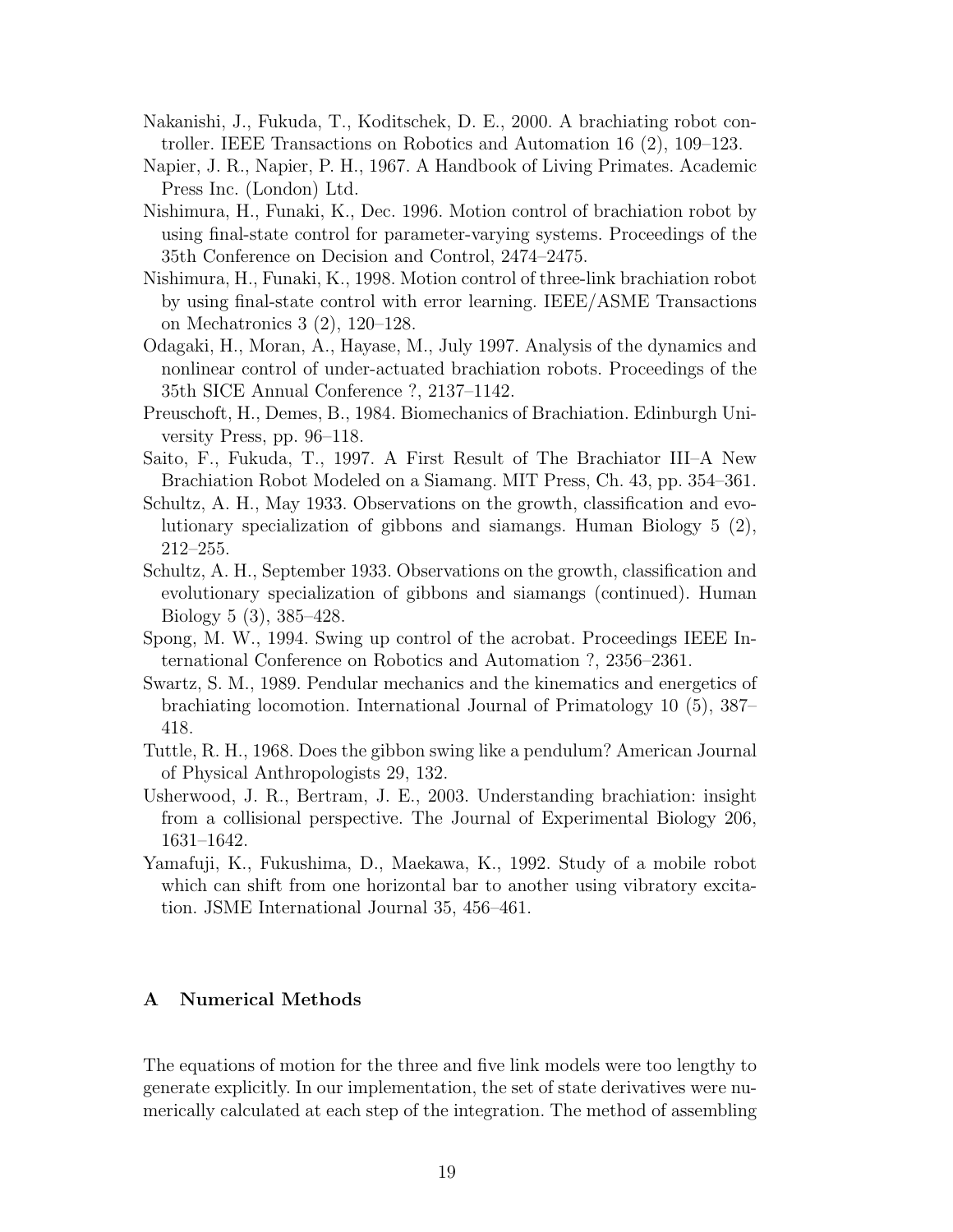the equations of motion is described in (Gomes, 2005).

We numerically integrated our equations of motion using an explicit, constant step-size, fourth-order, Runge-Kutta integration routine. We used a change-ofvariables method, developed by Henon (1982), to find the exact time of events (e.g. when the ceiling release angle was reached, when the vertical component of the shoulder's velocity equals zero, or when the angular velocity of one of the links equals zero).

Using the map constructed above, we conduct a search in the initial condition space for roots. This search was done using a Newton-Raphson root-finding algorithm. For this rootfinding method to converge, an initial guess (for the initial conditions) must be sufficiently close to the actual root. For simple models, like the rigid-body model, intuition in making those guesses was sufficient. For the two-link model, we chose to investigate the range of possible solutions, including ones that we would not initially guess were there. To satisfy our desire for thoroughness, we chose a brute force method to search the two-dimensional initial condition space consisting of two variables, an energy and initial phase angle,  $\phi = \frac{atan2(\theta_1, \theta_2)}{P}$  We limited our search space to lower energies and  $0 \le \phi \le \pi$ . This bounded initial condition space was then gridded and the rootfinding was conducted using each point on the grid. All of the initial conditions listed in the paper reflect convergence tests that estimate the shown number of significant figures.

For the three and five link models, we started our search using roots found for a simpler model. For the three link model, we began with one of the collisionless continuous-contact motions of the two link model. We then allowed it to release the ceiling to find a ricochetal motion. To move from the two link model to the three link model and maintain the desired two-link model motion, we needed to add a degree of freedom in a smooth manner. We did this by changing the point mass located at the shoulder which represents the torso and legs into a rigid body. By attaching this rigid body by a frictionless hinge at its center of mass to the system, we have uncoupled its rotational dynamics from the rest of the system. Then moved the connection point, in a series of steps, from the center of mass to the end of the torso link. Repeated rootfinding during this process allowed us to track the motion to the three-link model. The motion for the five-link model was found by a similar process. Here, instead of adding a link, we broke two of the arm links in half. This was done by slowly unlocking the elbow joints. We assigned an inertia to the amount of bend in the two elbows and then progressively diminished this inertia from an infinite value to zero. At infinite relative-rotation inertia, the model is equivalent to the three-link model. At zero relative-rotation inertia the model is equivalent to the five-link model. The value of this inertia was then lowered to zero resulting in no rotational coupling at the joints. Although, we at first believed that we had successfully tracked the motion, upon closer examination, we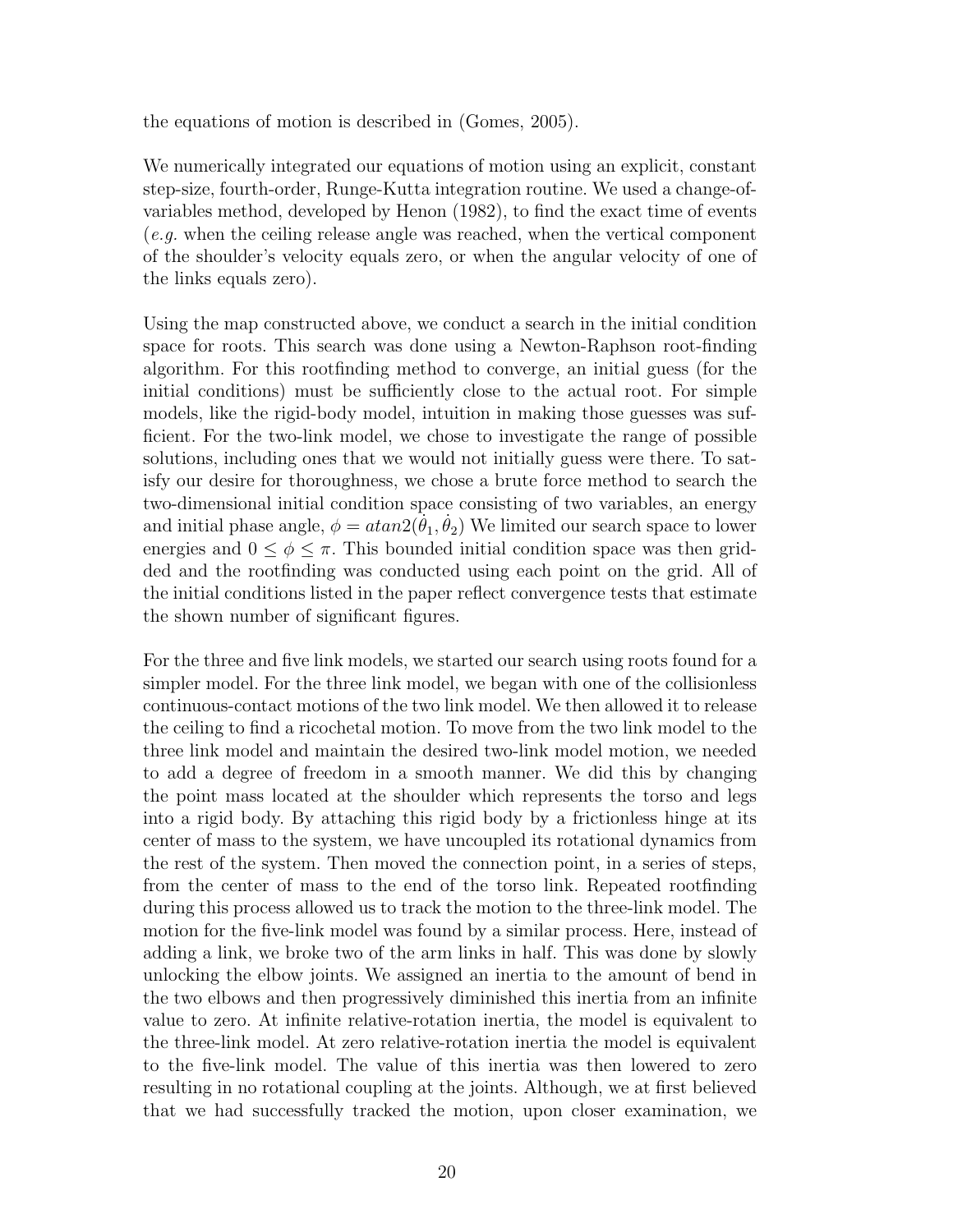found that the path curved abruptly and our solutions jumped off of the path onto another path that led to the gibbon-like motion shown. We later, more carefully, followed the original path to find that it ends in a non gibbon-like motion of the five-link system, shown in Gomes (2005).

# B Parameters

All of the parameters in the models we considered are based on values from the literature with some modifications (Preuschoft and Demes, 1984; Swartz, 1989; Schultz, May 1933; Erikson, 1962; Schultz, September 1933). Those values are, in turn, derived from gibbon cadaver studies and then approximated to be cylinders in order to calculate their masses and moments of inertia. There is some debate in the literature on what parameters to use; for example, Swartz (1989) disagrees with the parameters given by in Preuschoft and Demes (1984) for a single rigid body model in continuous contact brachiation. Fig. B.1 shows a pictogram of the parameters of the gibbon that we used in the simulations.

Since we could find no complete set of mass and geometry parameters for an "average gibbon" in the existing literature on gibbon biomechanics, we mixed much of the existing data (Schultz (May 1933); Swartz (1989); Schultz (September 1933); Napier and Napier (1967); Preuschoft and Demes (1984)) together, made some measurements from Erikson's x-ray images Erikson (1962), and some educated guesses to come up with the numbers given in Figure B.1. For all of the models with a torso modeled as a rigid body, we compressed the legs and feet into a point mass placed at the bottom of the torso link.

## B.1 Rigid-Body model parameters

 $l = 0.55$ m,  $m = 5.07$ kg,  $p = 0.30$ m,  $q = 9.81$ m/s<sup>2</sup>. The body cylinder is 0.60 meters long  $(l_{bod})$  with a diameter of 0.25 meters  $(2r_{bod})$  and is attached to the arm with a frictionless hinge on the top circular plate of the cylinder. The cylinder's moment of inertia about its center of mass is calculated as follows:  $I_{cm} = \frac{1}{12}m(3r_{bod}^2 + l_{bod}^2) \approx 0.172\text{kg}\cdot\text{m}^2$ . Unless indicated, the numbers are exactly those used in the simulation  $(i.e.$  the moment of inertia is a derived quantity, calculated in the simulation using the exact values of  $m$ ,  $r_{bod}$ , and  $l_{bod}$  given above). We don't use Preuschoft and Demes (1984) support arm parameters. Instead, since a gibbon's arms are a small percentage of their total body weight, we assume that the supporting arm is massless.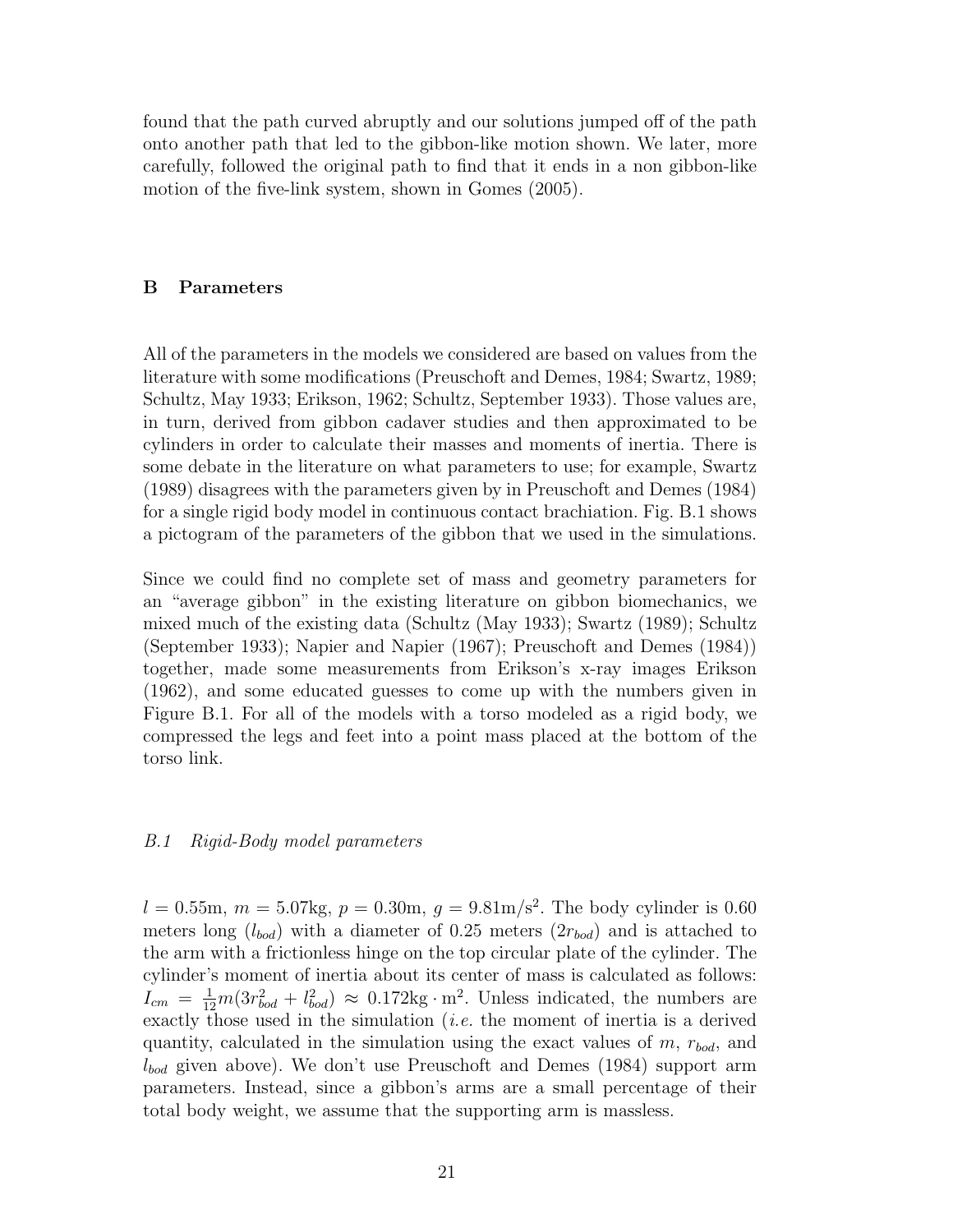

Fig. B.1. Cylindrical Body Segment Gibbon for Visualizing Parameters. The density used for all cylinders was  $1000 \text{ kg/m}^3$ .

### B.2 Two-Link parameters

The parameters for the two link model are easily derived from the model depicted in Fig. B.1. The hand, forearm, and upper arm cylinders are kept in a straight line and glued to each other so that no relative motion between links is possible. The torso, 2 thighs, 2 shanks, and 2 feet cylinders are all compressed upward toward the shoulder into a point mass located at the shoulder pin joint. If the point mass at the shoulder is split in half and half is stuck onto the end of one arm link and the other half stuck to the other arm link then model has the following dimensional parameters:  $l = 0.610\ 000\ 000$ 000 000 m,  $m = 3.083\ 276\ 839\ 957\ 533\ \text{kg},\ p = 6.376\ 870\ 661\ 657\ 008\ \times 10^{-2}$ m,  $I_{cm} = 5.386\,568\,898\,408\,416\times10^{-2} \text{ m}^2\text{kg}, g = 9.810\,000\,000\,000\,000 \text{ m/s}^2.$ Note that three of the above values  $(m, p, I_{cm})$  are derived quantities, and are calculated based on the exact cylindrical values (given in Fig. B.1) using the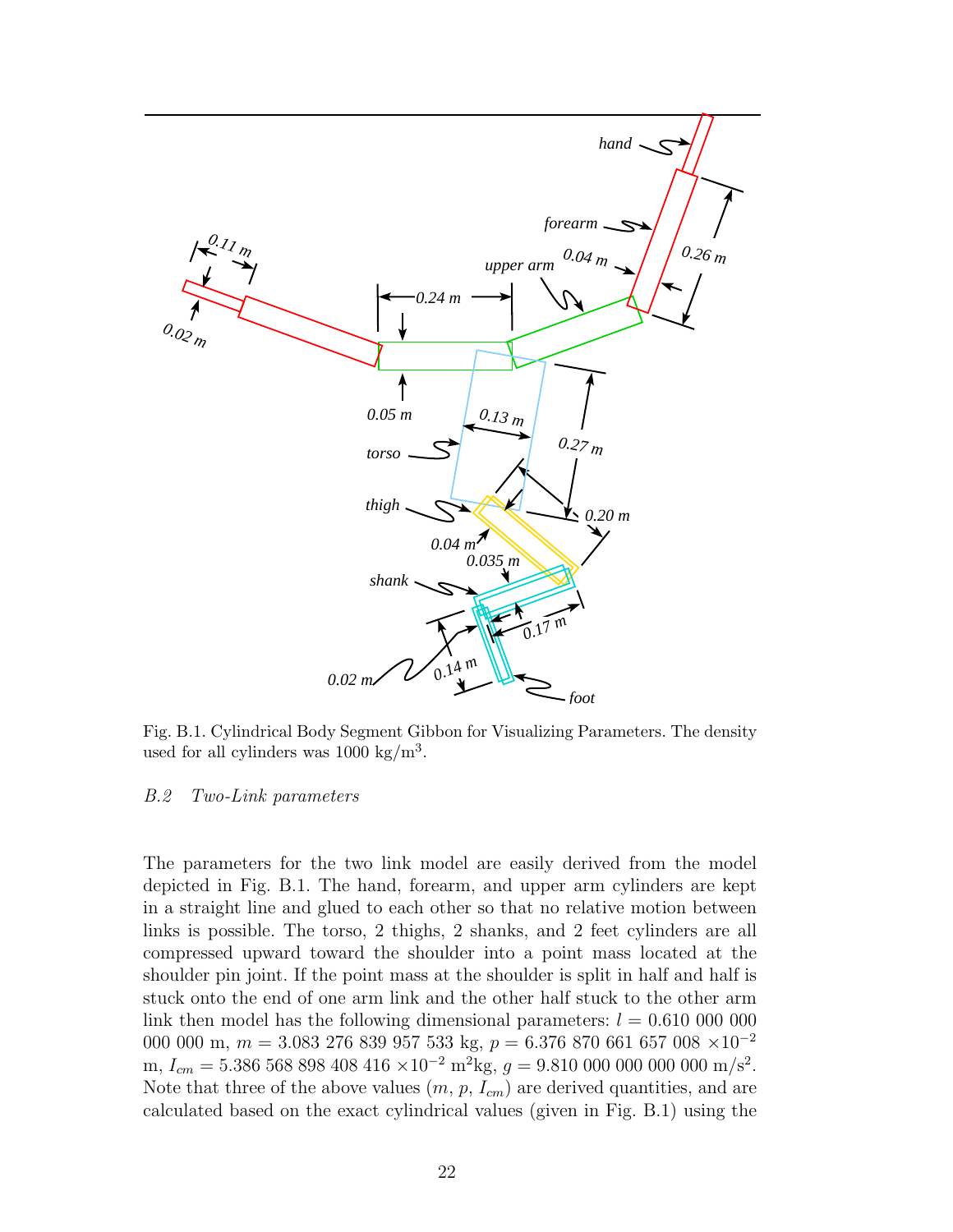| body part | length(m) | radius(m) | volume $(m^3)$ mass $(kg)$      |                             | $I_{cm}(kg \cdot m^2)$  |
|-----------|-----------|-----------|---------------------------------|-----------------------------|-------------------------|
|           | (exact)   | (exact)   |                                 | (approximate) (approximate) | (approximate)           |
| hand      | 0.11      | 0.01      | $0.3456 \times 10^{-4}$ 0.03456 |                             | $0.0357 \times 10^{-3}$ |
| forearm   | 0.26      | 0.02      | $3.267 \times 10^{-4}$ 0.3267   |                             | $1.873 \times 10^{-3}$  |
| upperarm  | 0.24      | 0.025     | $4.712 \times 10^{-4}$ 0.4712   |                             | $2.334 \times 10^{-3}$  |
| torso     | 0.27      | 0.065     | $35.84 \times 10^{-4}$ 3.584    |                             | $25.56 \times 10^{-3}$  |
| thigh     | 0.20      | 0.02      | $2.513 \times 10^{-4}$ 0.2513   |                             | $0.8629 \times 10^{-3}$ |
| 2 thighs  | 0.20      |           | $\overline{\phantom{a}}$        | 0.5027                      | $1.726 \times 10^{-3}$  |
| shank     | 0.17      | 0.0175    | $1.636 \times 10^{-4}$ 0.1636   |                             | $0.4064 \times 10^{-3}$ |
| 2 shanks  | 0.17      |           | $\hspace{0.05cm}$               | 0.3271                      | $0.8128 \times 10^{-3}$ |
| foot      | 0.14      | 0.01      | $0.456 \times 10^{-4}$ 0.04398  |                             | $0.0729 \times 10^{-3}$ |
| $2$ feet  | 0.14      |           | $\hspace{0.05cm}$               | 0.08796                     | $0.1458 \times 10^{-3}$ |

# Table B.1

Approximate model parameter values for each of the cylindrical body segments shown in Figure B.1. Note that for the thighs, shanks, feet, we merge the two cylinders into a single rigid body.  $I_{cm} = m/12(3r^2 + l^2)$  is the moment of inertia of the body part about its center of mass. The center of mass is located in the middle of each cylindrical body segment.

parallel axis theorem. The large number of significant figures is given so that one can more easily check our results; since we give our periodic motions with a high degree of accuracy, one needs parameter values with similar accuracy to replicate the simulations. The parameter values are also given as a reference so that the intermediate calculation of the simulation parameters can also be checked.

The arm mass is approximately 0.833 kg and the total mass of the gibbon is approximately 6.17 kg (close to the average total mass of a Hylobate given by Napier and Napier Napier and Napier (1967)). These masses result in an arm to total mass ratio of about 13.5%, which is very close to the 12.5% given by Preushoft and Demes in Preuschoft and Demes (1984).

# B.3 Three-Link Model

The lower limbs are more difficult to accurately represent in these models because assumptions must be made as to the posture of the legs and whether to keep the posture fixed while moving. Most gibbons ricochetally brachiate with their legs tucked up underneath their body but use different postures for the continuous contact gait. There are some who believe that the gibbon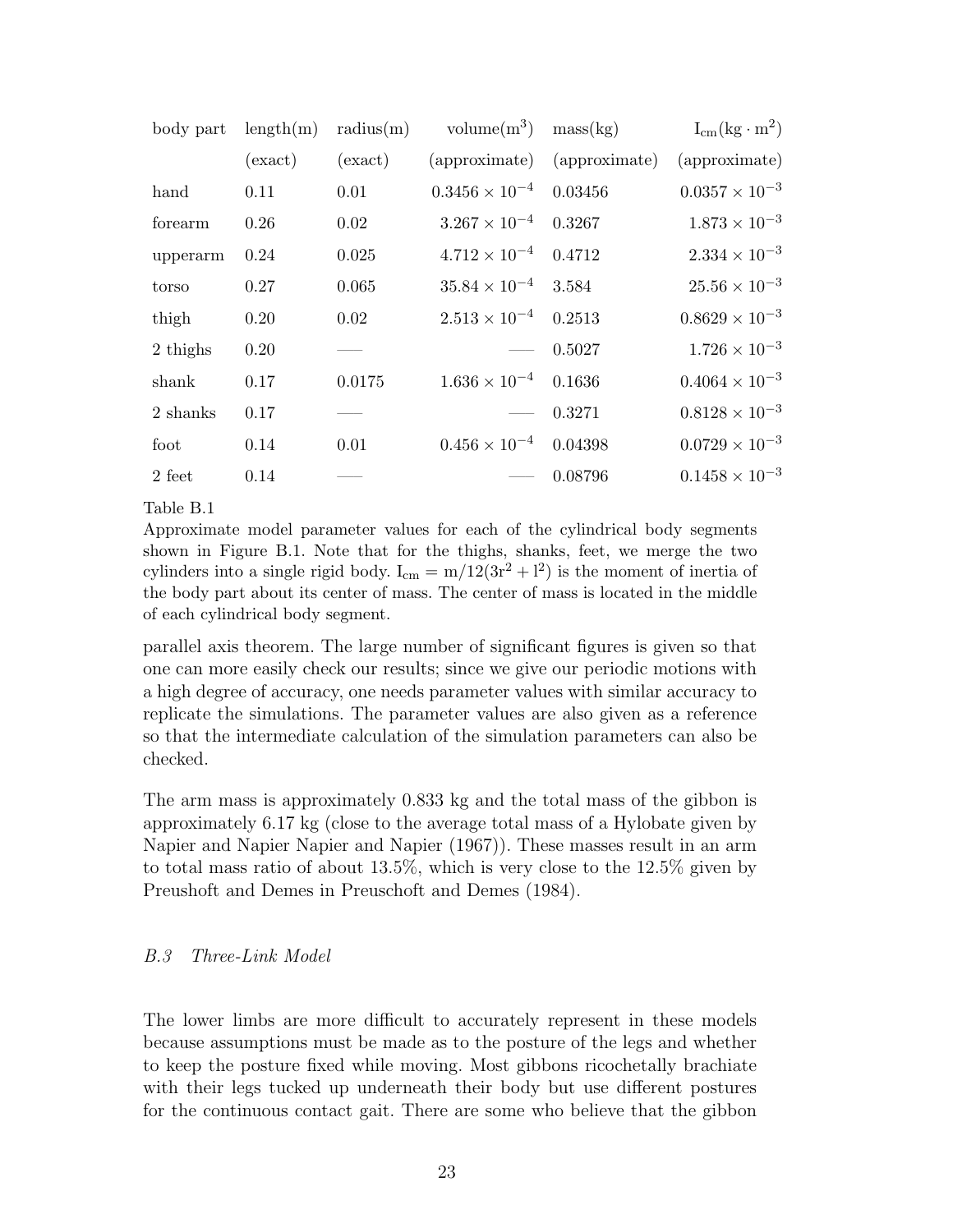raises and lowers their legs to "pump" energy into the movement Fleagle (1974). Active pumping of the lower limbs will have an effect on the dynamics of the system. Thus reducing the legs and torso to a single rigid body appears to be a cruder approximation than reducing each arm to a single rigid body.

For the present work we assume the legs are tucked up under the body and model that assumption by shrinking both thighs, both shanks, and both feet into a point mass on the bottom of the torso. We could have also keep the legs as cylinders and locked the hip joints, knee joints, and ankle joints in the tucked up position but we did not choose that option.

The arm link is constructed from the body parts shown in Figure B.1 by locking the elbow and wrist joints so that the upperarm, forearm, and hand is in a straight line. The body link consists of the torso with the 2 thighs, 2 shanks, and 2 feet compressed to a single point mass and glued to the bottom of the torso cylinder. The center of mass locations are given as distances from the central shoulder hinge. This results in the following dimensional parameters used in the three link model.  $p_a = 2.361\,698\,113\,207\,547\,\times10^{-1}$ m,  $I_{a/cm} =$  $1.996$  877 403 975 391 ×10<sup>-2</sup>m<sup>2</sup>kg,  $l_a = 6.100$  000 000 000 000 ×10<sup>-1</sup>m,  $m_a =$ 8.325 220 532 012 952 ×10<sup>-1</sup>kg,  $p_t = 1.625$  228 997 644 596 ×10<sup>-1</sup>m,  $I_{t/cm} =$ 3.887 260 478 522 196 ×10<sup>-2</sup>m<sup>2</sup>kg,  $l_t = 2.700\ 000\ 000\ 000\ 000 \times 10^{-1}$ m,  $m_t =$ 4.501 509 573 512 475 kg,  $g = 9.810\ 000\ 000\ 000\ \text{m/s}^2$ .

## B.4 Five-Link Model

The parameters for the five link model are a simple extension of those used in the three link model. In the five link model the arm links both have an "elbow" pin joint between the upperarm and the forearm. The forearm and the hand are still locked together with no relative rotation allowed between those links.

The forearm link is constructed from the body parts shown in Figure B.1 by locking the wrist joint so that the forearm and hand is in a straight line. The body link consists of the torso with the 2 thighs, 2 shanks, and 2 feet compressed to a single point mass and glued to the bottom of the torso cylinder. The center of mass locations for the torso and upperarms are given as distances from the central shoulder hinge along the given rigid body. The center of mass location for the forearm is measured from the elbow joint.  $m_f = 3.612$ 831 551 628 263 ×10<sup>-1</sup>kg,  $l_f = 3.700\ 000\ 000\ 000\ 000\ 000\ x10^{-1}$ m,  $p_f = 1.476\ 956$ 521 739 130 ×10<sup>-1</sup>m,  $I_{f/cm}$  = 2.978 536 710 015 953 ×10<sup>-3</sup>m<sup>2</sup>kg,  $m_u$  = 4.712 388 980 384 690 ×10<sup>-1</sup>kg,  $l_u = 2.400\ 000\ 000\ 000\ 000\ x10^{-1}$ m,  $p_u = 1.200$ 000 000 000 000 ×10<sup>-1</sup>m,  $I_{u/cm} = 2.335\,577\,788\,403\,162\,\times10^{-3}\text{m}^2\text{kg}, m_t =$ 4.501 509 573 512 475 kg,  $l_t = 2.700\ 000\ 000\ 000\ 000\times10^{-1}$ m,  $p_t = 1.625\ 228$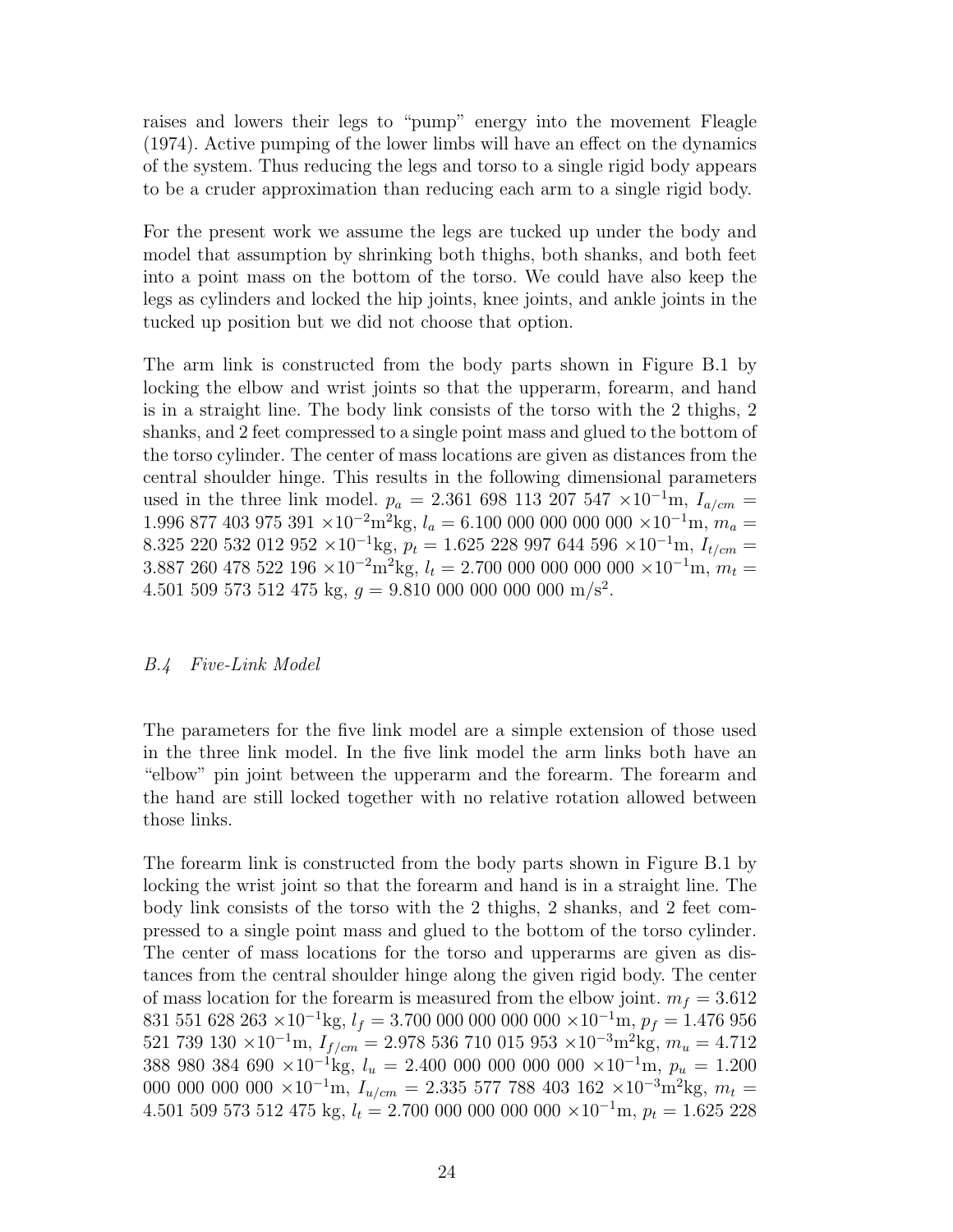

Fig. C.1. Possible central symmetry positions

997 644 596 ×10<sup>-1</sup>m,  $I_{t/cm}$  = 3.887 260 478 522 196 ×10<sup>-2</sup>m<sup>2</sup>kg,  $g = 9.810$ 000 000 000  $\text{m/s}^2$ .

## C Two-Link Model Details

#### C.1 Restrictions on the search space

The collisionless periodic motions of the two-link model we sought require that the "swing hand" have zero velocity at ceiling height. We enforce this criteria by requiring that both links should be at zero angular velocity when the swing hand reaches ceiling height. This is not the only way for the zero velocity criterion to be met. There are two sets of configurations for the system where both links have non-zero angular velocity yet have a "swing hand" that is instantaneously at rest. One set of configurations has  $\theta_1 = \theta_2 = \pi/2$  and  $\dot{\theta}_1 = -\dot{\theta}_2$ . The other set of configurations has  $\theta_2 = \theta_1 + \pi$  and  $\dot{\theta}_1 = \dot{\theta}_2$ . All other configurations require that both  $\dot{\theta}_1 = 0$  and  $\dot{\theta}_2 = 0$  for the "swing" hand" velocity to be equal to zero. We have ignored those solutions which have non-zero angular velocity when the swing hand is at ceiling height.

The symmetry argument given in appendix C.2 shows that all of the motions that we seek must have mirror image symmetries about a vertical line passing through the swing handhold. For the two-link model we have four such candidate positions, depicted in Fig. C.1.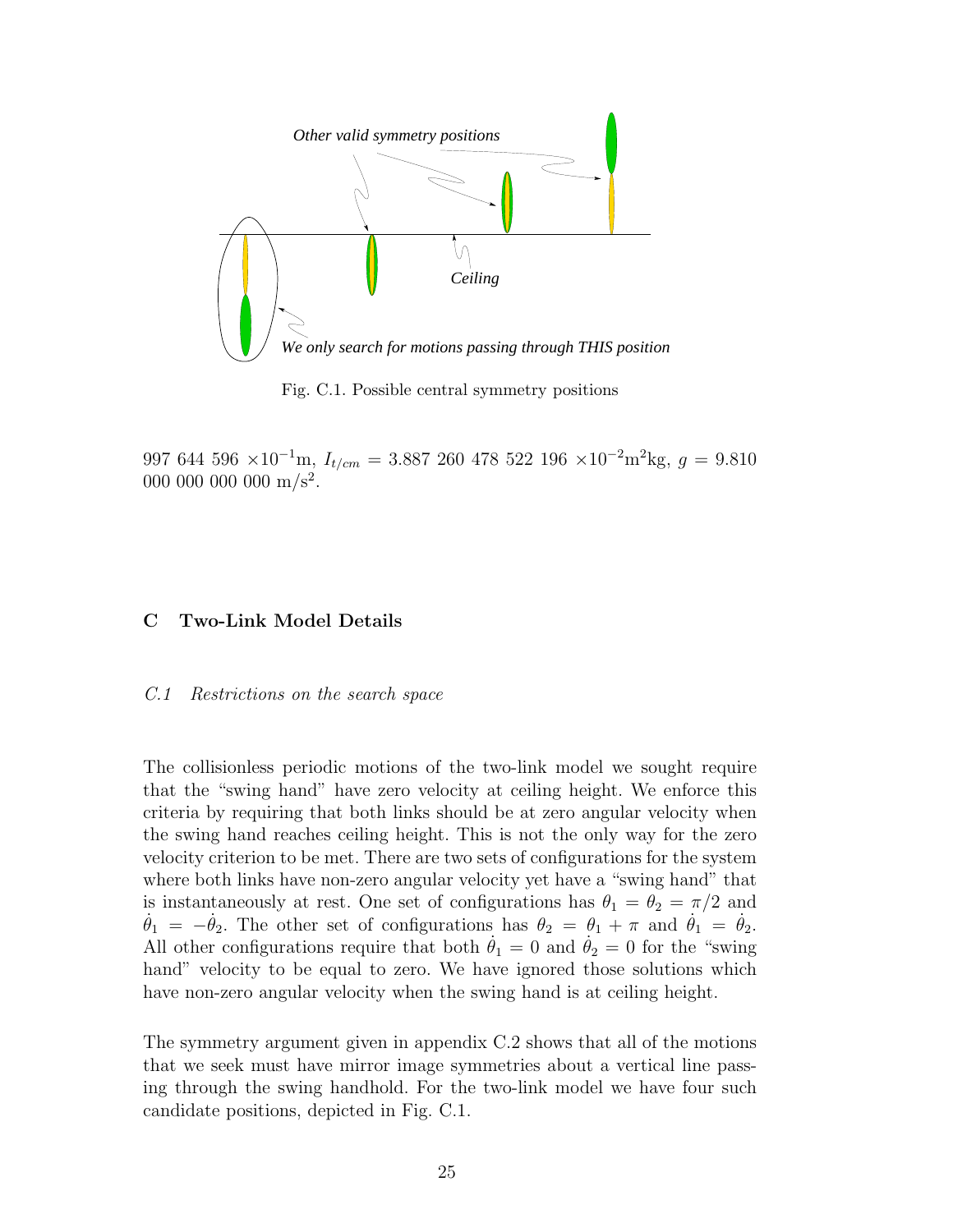

Fig. C.2. (a)Tentative trajectory for system. (b)Trajectory for mirrored initial conditions. (c)The original trajectory under a time reversal. Since (b) and (c) must be identical, the non-symmetric solution shown is not possible.

### C.2 Symmetry of solutions

We use proof by contradiction to show that collisionless motions for the twolink model must be symmetric. First we assume that we have a non-symmetric collisionless motion (moving right to left, shown in Figure  $C.2(a)$ ), where the end configuration matches the start configuration. Because the solutions to the differential equations are unique, and given the spatial symmetry of the parameters in our model, the trajectory shown in C.2(b) must also be a solution to the differential equations. Another way to see see that this must be a solution, is that it is simply the same solution shown in (a) but observed from the other side of the 2-D plane. If we again take the motion shown in (a) and reverse time, the trajectory for that system would look like Fig. C.2(c) due to the time reversibility of the differential equations (a solution where time has been reversed is also a solution to this set of differential equations). Note though that both of the systems pictured in Fig.C.2(b) and  $C.2(c)$  have the same initial conditions. Again, since the solutions for initial value problems of well-behaved (continuous and first-derivative continuous) ordinary differential equations are unique that means that the two trajectories shown in Fig.s  $C.2(b)$  & (c) must be the same trajectory. The only way that they can be the same trajectory is for the that trajectory to be mirror reflection symmetric about a vertical line passing through the support-hand.

Another way to see the above argument is to look at the equations of motion for the two-link system, eqn.(C.1) $\&$ (C.2), and make the following substitutions:  $\theta_1 = -\theta_1$  and  $\theta_2 = -\theta_2$ . The equations of motion both before and after the substitution are identical.

$$
\theta_1'' = -(P^2 \sin(2\theta_2 - \theta_1) + P^2 \theta_1'^2 \sin(2\theta_2 - 2\theta_1) +
$$
  
\n
$$
(2P^3 + 2R^2 P)\theta_2'^2 \sin(\theta_2 - \theta_1) +
$$
  
\n
$$
(2P^3 - 3P^2 + 2PR^2 - 4R^2) \sin(\theta_1) /
$$
  
\n
$$
(P^2 \cos(2\theta_2 - 2\theta_1) - 2R^4 +
$$
  
\n
$$
(-4P^2 + 4P - 4)R^2 - 2P^4 + 4P^3 - 3P^2)
$$
\n(C.1)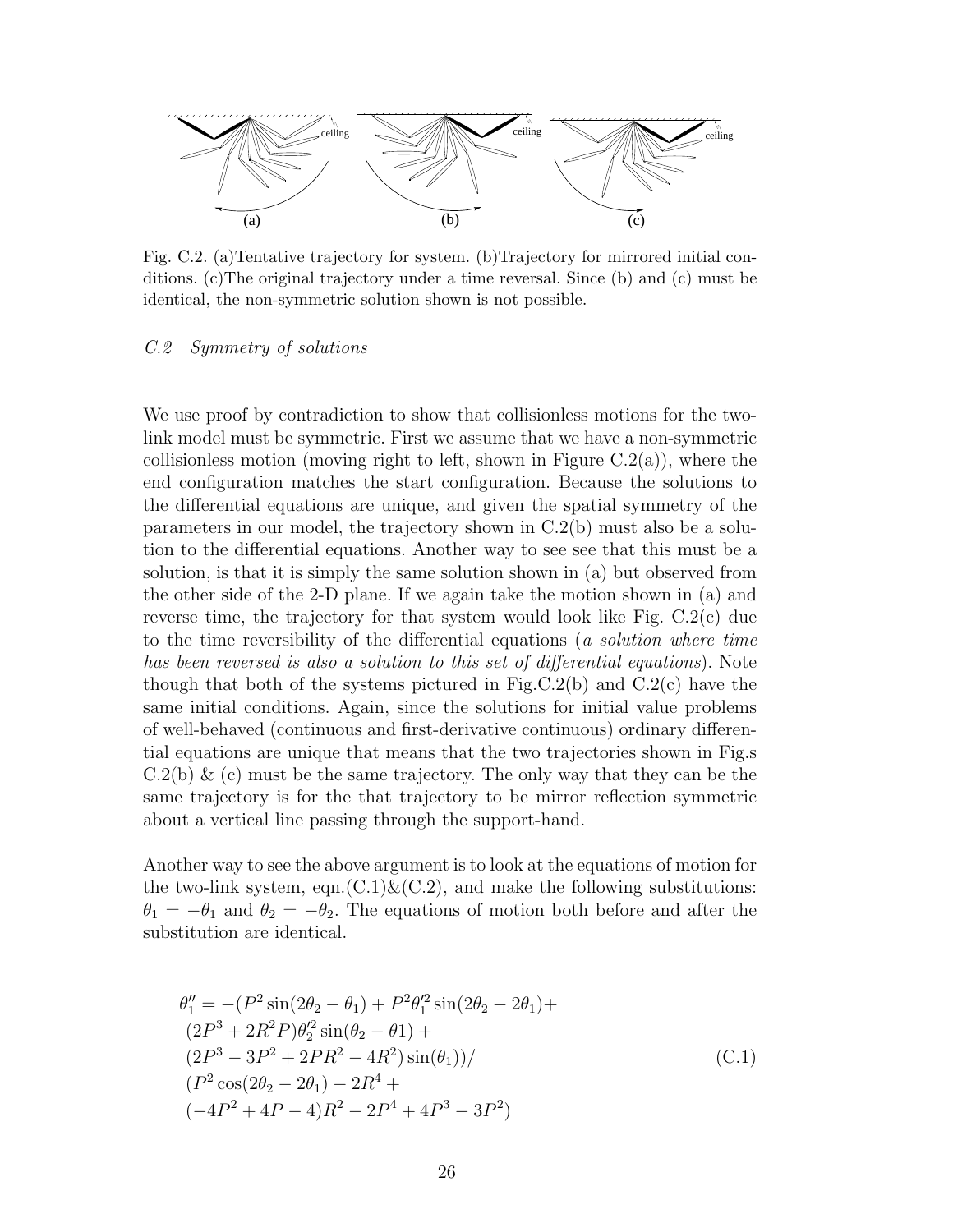$$
\theta_2'' = (P^2 \theta_2'^2 \sin(2\theta_2 - 2\theta_1) +
$$
  
\n
$$
(2P^3 - 4P^2 + 4P + 2R^2 P)\theta_1'^2 \sin(\theta_2 - \theta_1) +
$$
  
\n
$$
(2P - P^2) \sin(\theta_2 - 2\theta_1) +
$$
  
\n
$$
(2P^3 + 3P^2 + 2P + 2R^2 P) \sin(\theta_2) /
$$
  
\n
$$
(P^2 \cos(2\theta_2 - 2\theta_1) - 2R^4 +
$$
  
\n
$$
(-4P^2 + 4P - 4)R^2 - 2P^4 + 4P^3 - 3P^2)
$$
\n(C.2)

The above equations have been non-dimensionalized with prime(') denoting derivatives with respect to the non-dimensionalized time,  $\tau$ . The nondimensional variables are given in the following table:

|                      | non-dimensional center of mass location $P = p/l$ |                          |
|----------------------|---------------------------------------------------|--------------------------|
|                      | non-dimensional radius of gyration                | $R = \sqrt{I_{cm}/ml^2}$ |
| non-dimensional time |                                                   | $\tau = t/\sqrt{l/g}$    |

The solutions for the motions that are of interest must be symmetric about one or the other of these four configurations (see Fig. C.1):  $(\theta_1 = 0, \theta_2 = 0)$ ,  $(\theta_1 = 0, \theta_2 = \pi), (\theta_1 = \pi, \theta_2 = 0), (\theta_1 = \pi, \theta_2 = \pi).$  In other words, the motion of interest must be symmetric about a vertical line going through the "pivot hand," which was the same conclusion that was reached with the above argument. Note that this is the only model for which we proved that solutions must be symmetric.

## C.3 Remarks on the two-link model results

Many collisionless motions were found for the two-link model since a brute force method was used Gomes (2005). The collisionless motions found tend to be divided into two distinct groups. One group consists of the motions in which the system starts and finishes the motion with the "swing hand" at the same location as the "pivot hand." These motions have no net forward displacement. The other, more interesting, group consists of motions in which the "swing hand" starts and finishes the motion at two distinct points a nonzero distance apart, allowing the system to move forward by letting go of the ceiling with the "pivot hand" and grabbing on with the "swing hand." One possible explanation for why the motions found tend to divide so well into these two groups comes from the division of the possible initial configurations into two groups. Since both "hands" must be touching the ceiling, for a given initial potential energy there are only two configurations which will satisfy this requirement  $(\theta_1 = \pi - \theta_2, \theta_1 = \theta_2 + \pi)$ . Fig. C.3 shows that for a given energy level one of the possible configurations has both "hands" in the same location and the other does not. So for every energy level there are two groups